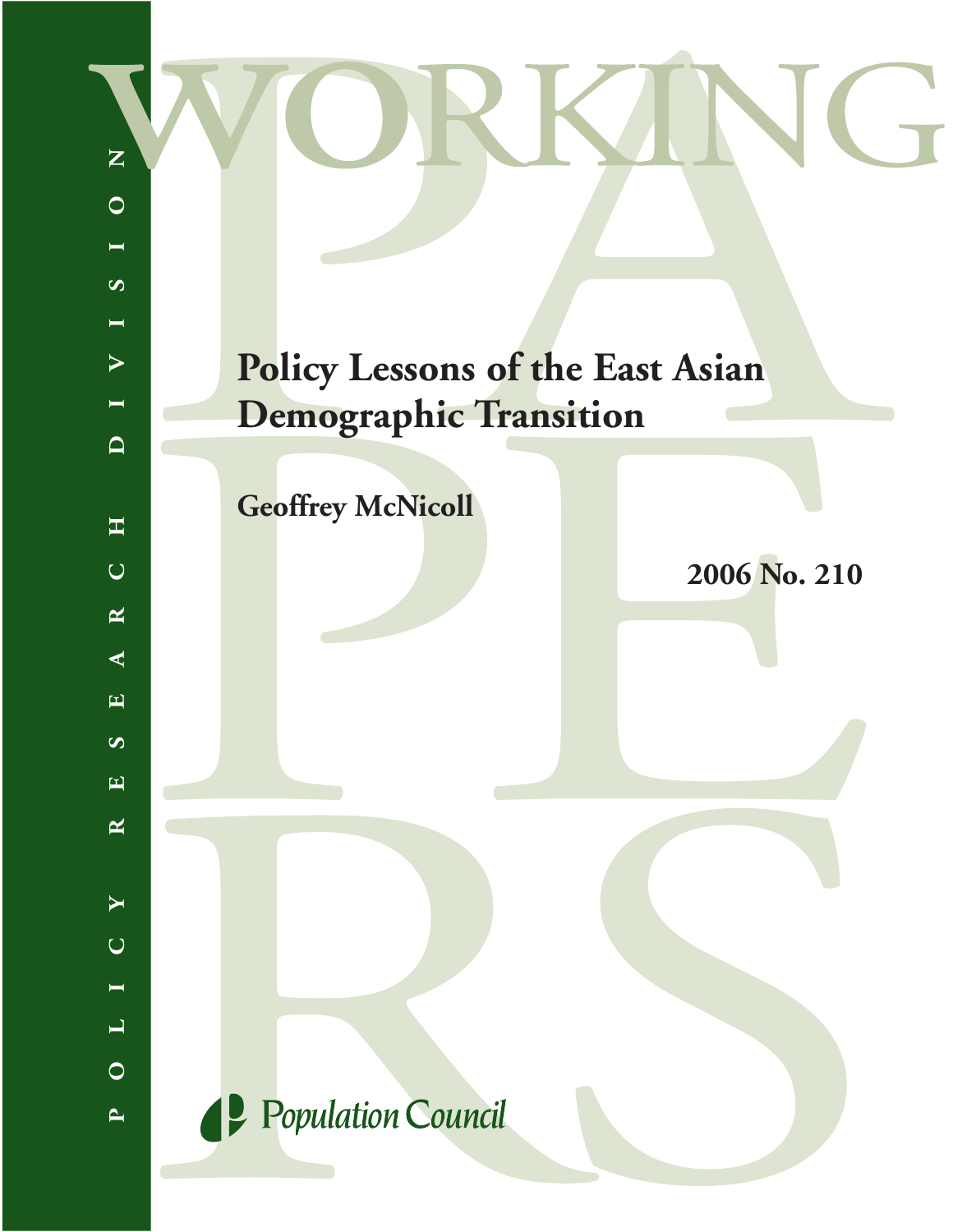# Population Council

One Dag Hammarskjold Plaza New York, New York 10017 USA [www.popcouncil.org](http://www.popcouncil.org/) pubinfo@popcouncil.org

This material may not be reproduced without written permission from the author. For a list of Policy Research Division Working Papers, including those that are currently available for downloading in PDF format, see [www.popcouncil.org/publications/wp/prd/rdwplist.html](http://www.popcouncil.org/publications/wp/prd/rdwplist.html).

ISSN: 1554-8538

© 2006 The Population Council, Inc.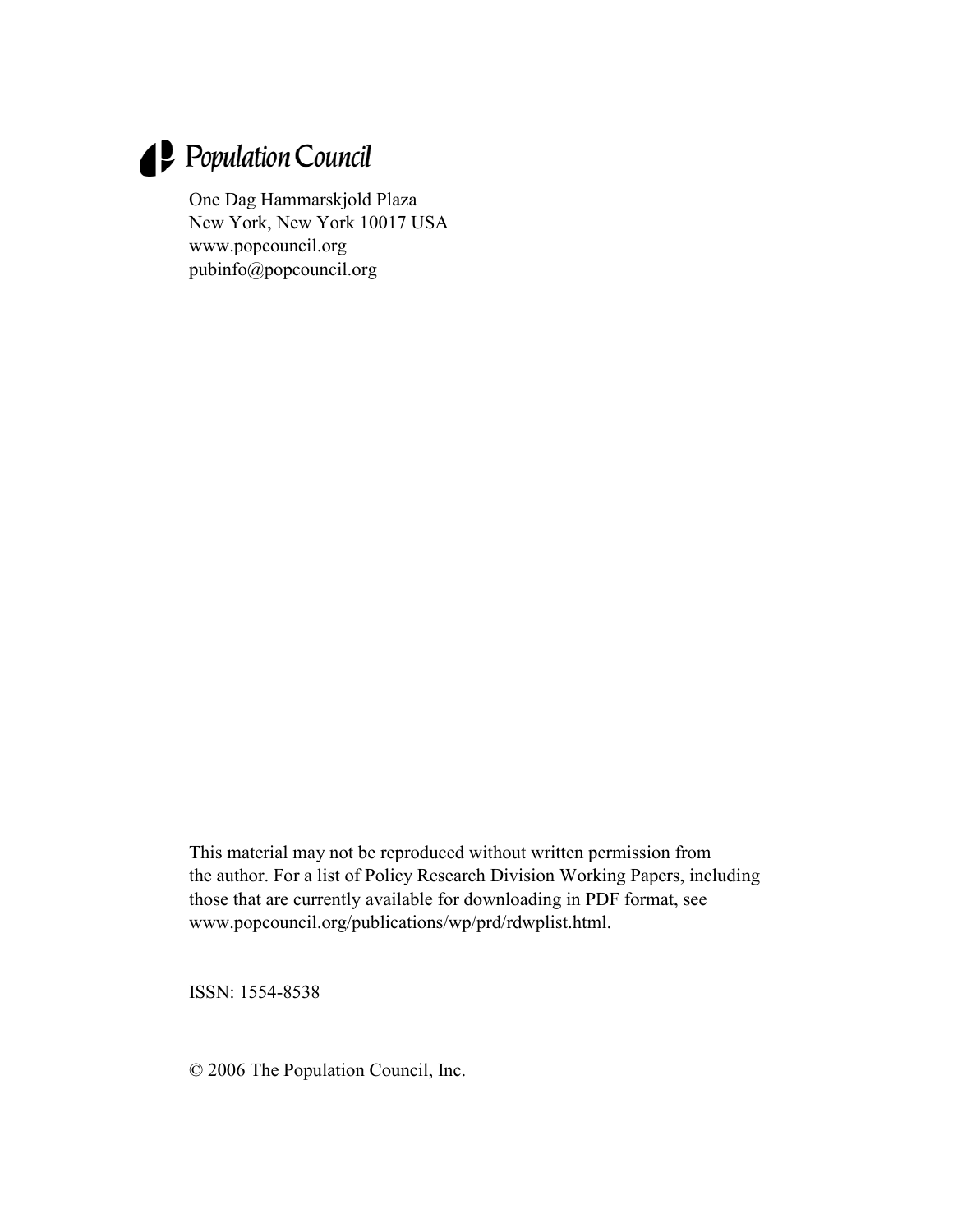# **Policy Lessons of the East Asian Demographic Transition**

Geoffrey McNicoll

Geoffrey McNicoll is Senior Associate, Policy Research Division, Population Council.

Acknowledgment: This work was supported by the Andrew W. Mellon Foundation and the William and Flora Hewlett Foundation.

 $\mathcal{L}_\mathcal{L} = \{ \mathcal{L}_\mathcal{L} = \{ \mathcal{L}_\mathcal{L} = \{ \mathcal{L}_\mathcal{L} = \{ \mathcal{L}_\mathcal{L} = \{ \mathcal{L}_\mathcal{L} = \{ \mathcal{L}_\mathcal{L} = \{ \mathcal{L}_\mathcal{L} = \{ \mathcal{L}_\mathcal{L} = \{ \mathcal{L}_\mathcal{L} = \{ \mathcal{L}_\mathcal{L} = \{ \mathcal{L}_\mathcal{L} = \{ \mathcal{L}_\mathcal{L} = \{ \mathcal{L}_\mathcal{L} = \{ \mathcal{L}_\mathcal{$ 

An earlier version of the paper was presented at the XXV International Population Conference, Tours, July 2005.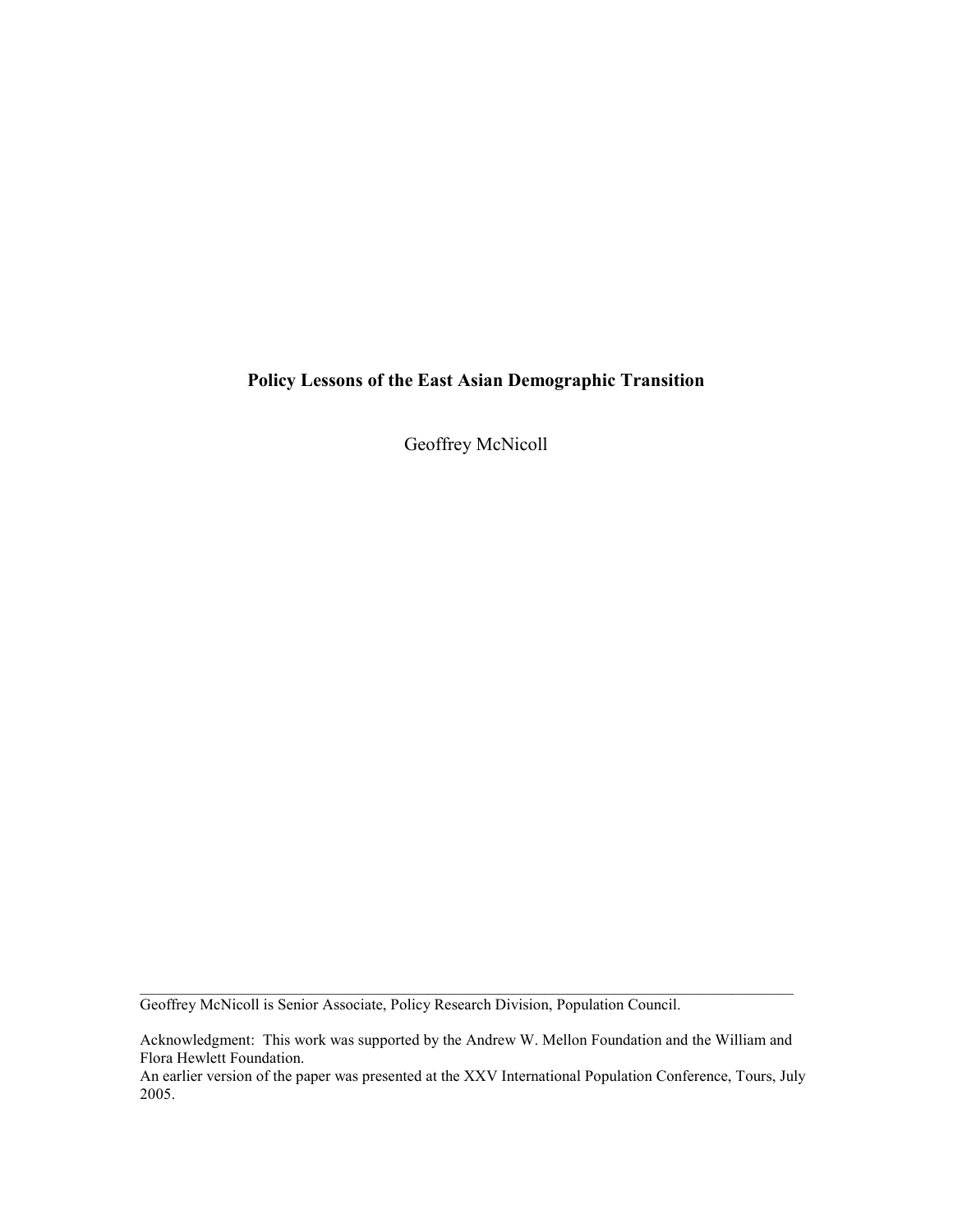#### **ABSTRACT**

The usual lessons drawn from East Asia's striking experience of health and fertility transition concern the efficacy of well-designed government programs catering to an existing or ideationally stimulated demand. An alternative interpretation sees the demographic change—and the uptake of services—as a byproduct of social and economic development together with, in some cases, strong government pressures. This paper probes more deeply into this experience, seeking to identify common features of development design and administration that underlay it and to derive lessons for policies elsewhere. The broad sequence entailed, initially, establishment of an effective, typically authoritarian, system of local administration, providing (sometimes incidentally) a framework for promotion and service delivery in health, education, and family planning. Subsequent economic liberalization offered new opportunities for upward mobility and greater risks of backsliding—but along with erosion of social capital and the breakdown or privatization of service programs. The study is mainly focused on seven countries: Taiwan and South Korea ("tiger" economies), Thailand, Malaysia, and Indonesia ("second wave" countries), and China and Vietnam ("market-Leninist" economies). The period is roughly from the 1960s to the 1990s.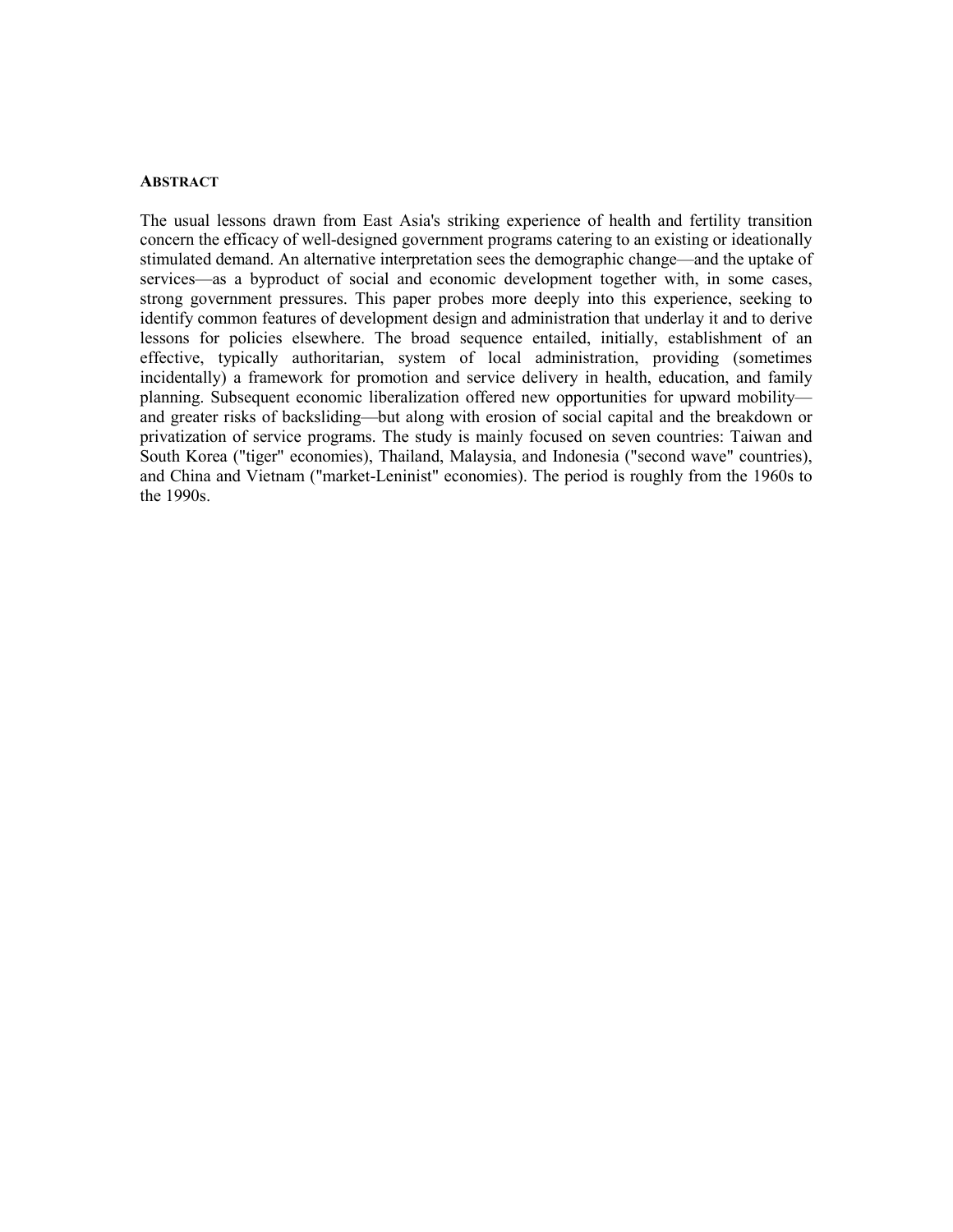The "East Asian miracle"—the several decades of extraordinary economic growth and poverty reduction in a group of East and Southeast Asian countries, beginning around the 1960s—provides the gold standard of development achievement. The miracle also entailed rapid social development, in particular the transformation of demographic regimes from high to low mortality and fertility and a strong expansion in secondary education on top of near-universal primary schooling. Altogether, through some combination of good judgment and historical luck those countries got the settings right. Others should seek to learn from them how it was done.

 The miracle is identified in this paper with the development experience of seven countries: China, Indonesia, Malaysia, South Korea, Taiwan, Thailand, and Vietnam, roughly from the 1960s to the 1990s. Some regional high-flyers are thus omitted. Japan, whose industrialization and demographic transition were well underway before World War II, lies in a different time frame; Singapore and Hong Kong, although good for the averages, are too distinctive in their roles as city-states and entrepôt ports, far removed from the populous agrarian states that made up most of the region as it emerged from wartime occupation and decolonization. The Philippines would once have been routinely grouped with Thailand, Malaysia, and Indonesia, but its economic record—per capita income growth averaging 1 percent per year over 1965-1995—is no match for the others. (The Philippines is not one of the "high-performing Asian economies" that are the subject of the World Bank's much-cited report on the East Asian miracle—indeed it is hardly mentioned in it [World Bank [1](#page-21-0)993].) Table 1 presents the broad picture.<sup>1</sup>

|                              |           | Av. annual growth | Increase in life | Change in total                    |  |  |  |  |  |
|------------------------------|-----------|-------------------|------------------|------------------------------------|--|--|--|--|--|
| Country                      | Period    | of GDP per capita | expectancy over  | fertility over period <sup>a</sup> |  |  |  |  |  |
|                              |           | (percent)         | period (years)   | (births per woman)                 |  |  |  |  |  |
| The "tiger" economies        |           |                   |                  |                                    |  |  |  |  |  |
| Taiwan                       | 1955-1985 | 6.2               | 11               | - 4.6                              |  |  |  |  |  |
| South Korea                  | 1960-1990 | 6.9               | 17               | $-4.3$                             |  |  |  |  |  |
| The second wave <sup>b</sup> |           |                   |                  |                                    |  |  |  |  |  |
| Thailand                     | 1965-1995 | 5.4               | 10               | $-4.2$                             |  |  |  |  |  |
| Malaysia                     | 1965-1995 | 4.5               | 14               | $-2.9$                             |  |  |  |  |  |
| Indonesia                    | 1965-1995 | 4.1               | 19               | $-2.8$                             |  |  |  |  |  |
| "Market-Leninist" economies  |           |                   |                  |                                    |  |  |  |  |  |
| China                        | 1970-2000 | 4.9               | 9                | $-4.1$                             |  |  |  |  |  |
| Vietnam <sup>c</sup>         | 1980-2000 | 4.3               | 12               | $-2.8$                             |  |  |  |  |  |

**Table 1: Economic growth and demographic transition in selected East Asian countries over a 30-year period** 

<sup>a</sup> End points taken as averages of estimates for the two neighboring intervals.<br><sup>b</sup> For the Philippines (1965-1995), the three right-hand columns would read 1.0 percent, 12 years,

and - 2.3 births. <sup>c</sup> 20 year period.

Sources: economic data: Maddison (2003); demographic data: United Nations (2005) and endnote 7 (for China and Taiwan fertility).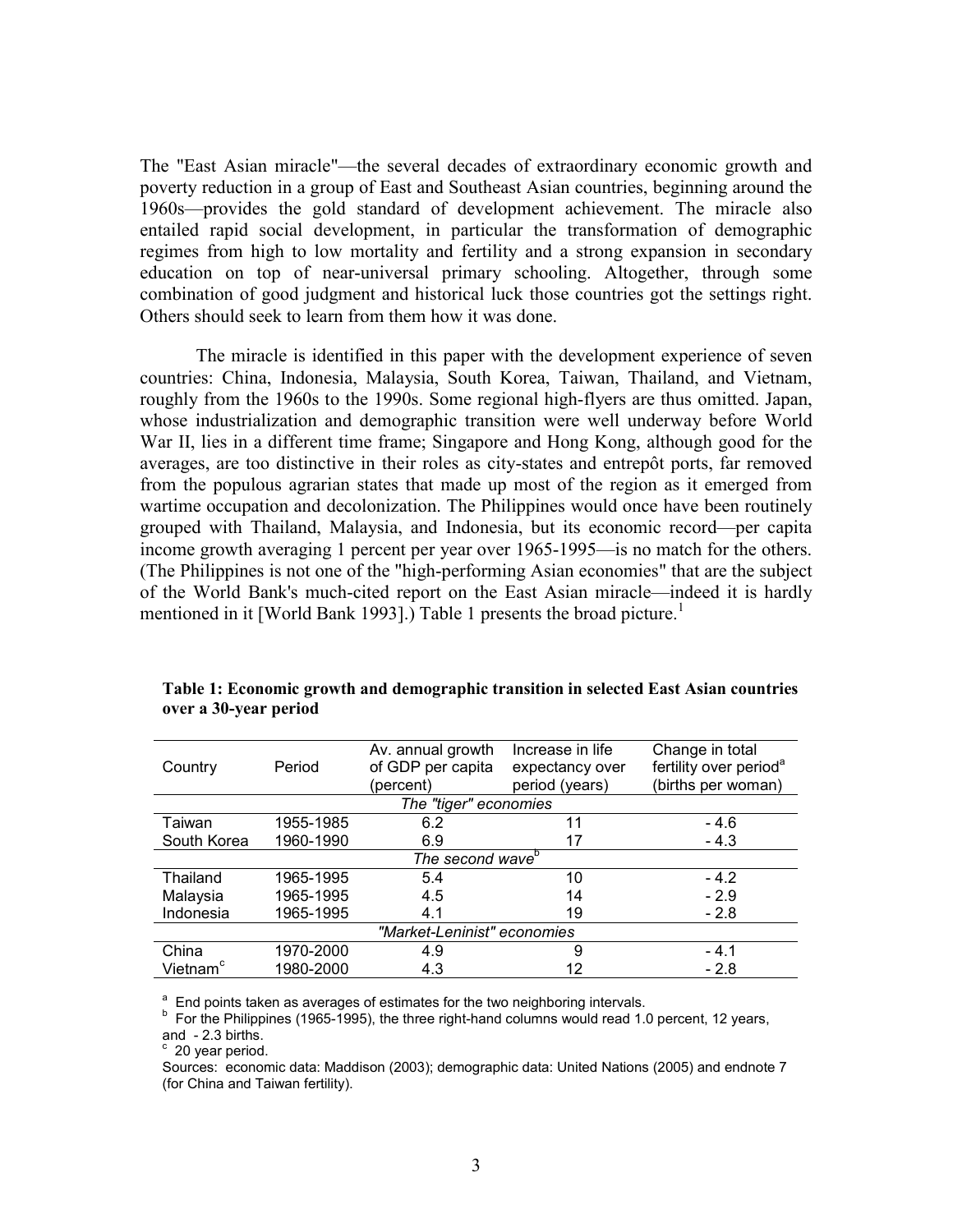On the economic side, the ingredients of this success and what the policy lessons of the experience are, and are not, have been vigorously debated, especially in the shorthand terms of the relative significance of government and market. Some analysts assign the major determinative role to an interventionist state; others point to straightforward capital accumulation, physical and human, with a large role for private (including foreign direct) investment. The developmental state is pitted against the Washington consensus.<sup>[2](#page-21-0)</sup> There is no clear-cut victor: partisan declarations favoring one side often implicitly assume conditions, or borrow policy elements, characteristic of the other side, blurring the contrast. Reflecting this quasi-merger is the hybridized "post-Washington consensus" strategy, with good governance a central feature and the hard edges of neoliberal economic orthodoxy softened by some concessions to managed trade and a social safety net.

In explaining population change there has been a parallel debate between government and market, but referring to the behavior of workers and consumers rather than that of firms and entrepreneurs. Here, one side stresses the importance of state interventions affecting family and individual norms, attitudes, and behavior, notably through schools and health and family planning programs; the other side sees individual and family aspirations (and fears) as the critical element, with changes in family economic conditions, opportunities, and expectations giving rise to greater demand for education and health services and smaller desired family size. The "programmers"—those emphasizing the effects of government provision of services—are pitted against the "economists," for whom increased demands for health and family planning services are *effects* of economic growth and the cultural change that accompanies it—effects likely to translate into lower mortality and fertility with or without government action.

 This population debate was also intense for a time but lost urgency as the demographic transition progressed. With little seemingly hinging on the matter, the need for resolution weakened. A compromise position gained increasing support, one that gave a place to both service supply and demand factors. But since each had plausible effects on the other, there was considerable latitude in estimates of the balance between the two.

 Compromise, however, is a poor grounding for policy action. For high-mortality, high-fertility countries elsewhere, what mattered was that the East Asian experience gave at least qualified endorsement to the effectiveness of public-sector service provision. For schools and health clinics, that was hardly necessary: these services, for the most part centrally funded and administered, were well-established instruments of social development—accepted as routine responsibilities of government. Family planning services could be seen as a straightforward, if novel, addition to the array. The three together, construed as population policy, provided a clear-cut agenda for government in promoting demographic transition.

 The portrayal of programmatic success was marred in one respect in the case of family planning. Their accomplishments notwithstanding, the region's programs were faulted by some observers for being target-driven and in a number of instances unacceptably authoritarian in their dealings with their (largely female) clients. In the program models adapted for use elsewhere these features had to be corrected: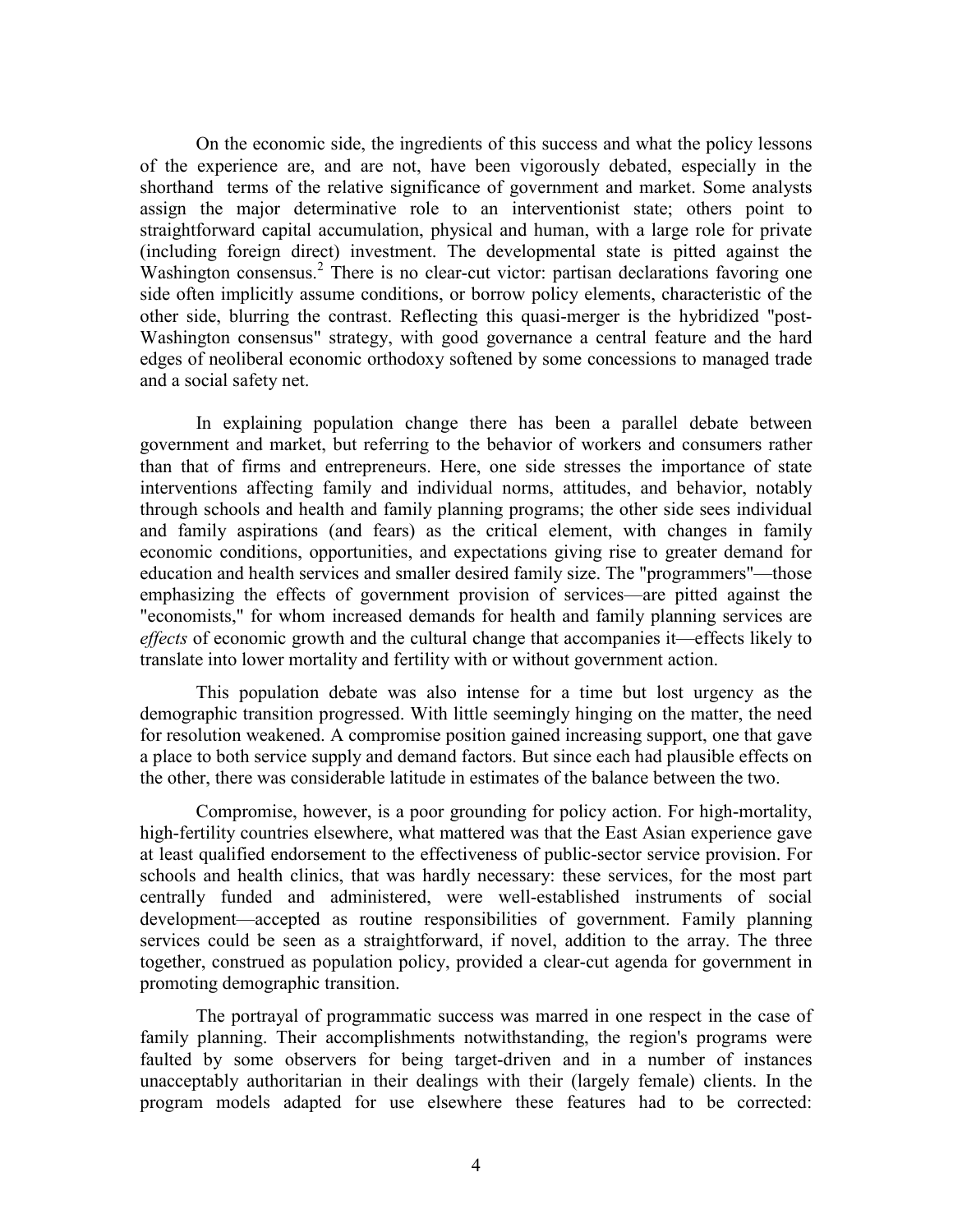authoritarian measures were to be firmly rejected, as was the whole notion of output targets; instead, programs were expected to emphasize service quality. This new perspective, endorsed in the 1994 Cairo Program of Action, shifted the fertility component of population policy away from what was portrayed as crude demographics and rebranded it as an aspect of women's reproductive health and freedom. Fertility decline could be achieved, even welcomed, but must not be blatantly intended. Implicit here was the presumption that the Asian success in fertility transition was not in part a product of that very authoritarianism.

 Acceptance of a significant program role in fertility transition fitted well with another element of the consensus view of East Asian development. This was the positive feedback on economic growth that was held to derive from a rapid fertility decline, working through the additional resources for public and private investment freed up by a lowered child-dependency rate. Although long hypothesized on the basis of simple modeling, the relationship found supporting evidence only in the 1980s; since then it has attained the status of population-and-development orthodoxy, described in metaphor as a window of opportunity or a demographic gift or dividend. In some accounts it almost appears to be *the* lesson of the East Asian experience, economic and demographic: successful antinatalist measures provide a country with a limited period of low dependency during which it has the opportunity to ramp up investment; if it does not do so, the chance is lost. $3$ 

These are the terms in which East Asian development and demographic transition are generally understood, claimed to account (along with the good luck of a favorable external economic environment) for the region's remarkable performance. In looking for exportable lessons, however, broad prescriptions—increased investment, good governance, effective programs—even if well-founded, do not get us far; insights with policy substance must come from finer-grained levels of social reality. In the population case, what was it about the particular development paths that brought an early onset and rapid pace of demographic transition? Which government actions—institutional reforms, policies, programs—appear to have influenced outcomes at the grass-roots level, whether or not they were specifically aimed at demographic change, and through what means? How significant have been fortuitous historical circumstances, such as a country's institutional inheritance and the external economic and political environment? Such questions are taken up in this paper, with reference to the demographic transitions in the countries listed in Table 1.

 My genre is casual empiricism, in the vein of what has been termed "forensic storytelling" (Lal and Myint 1996) or "analytic narrative" (Rodrik 2003). As with any discussion of historical change, outcomes are inherently overdetermined and the implicit counterfactuals used to call attention to particular lines of determination can always be contested. (If that were not the case, historians could deal once with a course of events, then pack up and leave.) My main focus is on rural society, demographically still dominant in the period of interest. The treatment is fairly schematic, skirting numerous complications—not least the matter of country heterogeneity. I roughly follow the two broad explanatory accounts mentioned above, looking first at the structural groundwork of social and administrative organization and the population-related programmatic efforts built on it, then at the process and effects of economic liberalization and expansion of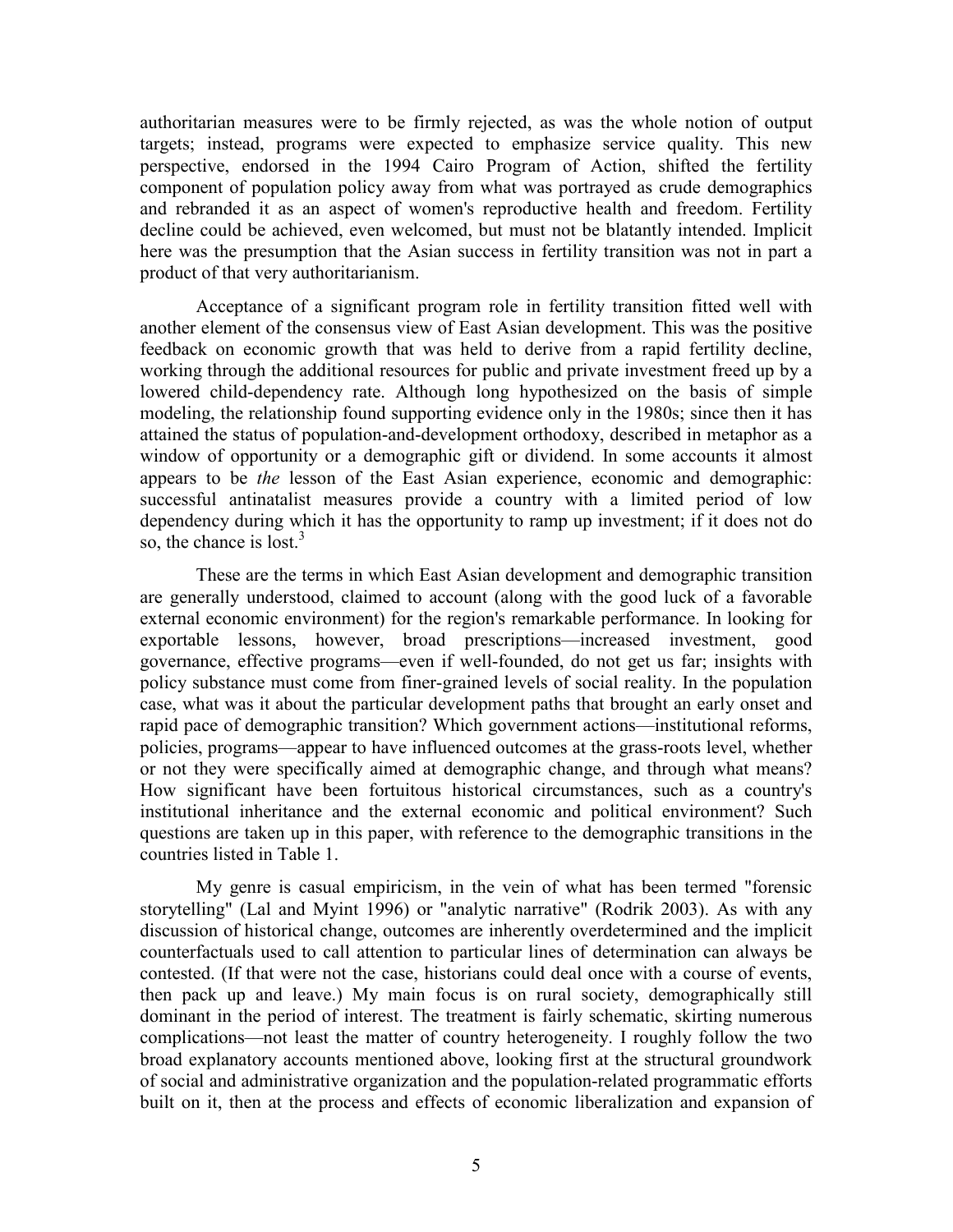mobility options. Necessarily my account relies heavily on the country-specific analyses of others.

#### **LOCAL ADMINISTRATION: SECURITY AND CONTROL**

The basic tasks of public administration in developing countries are maintaining social order and organizing public finance, especially revenue collection. Building on that minimalist administrative structure, governments accumulate a wide variety of programmatic responsibilities in areas linked to social and economic development—as well as some assigned to them by little more than simple expectation, as being tasks that governments nowadays, even poor ones, are meant to undertake. The administrative system is often used also in less productive ways, such as securing the government's own political survival—a function that may spill over into generalized suppression of dissent or of unwelcome reformist activity—and wielding its authority to exploit rent-seeking opportunities.

 Administrative systems vary in the space they allow for local organizations to operate as entities more or less independent of government control—organizations such as farmers' cooperatives, irrigation societies, women's associations, and other interest groups with actual or potential political agendas. The state's promotion and mobilization of such groups can be a source of dynamism in rural development; independently initiated collective action, on the other hand, may be seen as a threat. The extent of government influence on local organizational freedom of action ranges widely among countries and across substantive areas, as documented for the 1960s in the mass of comparative data assembled by Uphoff and Esman (1974).

 For the seven countries identified in Table 1, attainment of a stable and secure administrative order can be roughly located at the beginning of their respective miracle growth decades. The situations can be sketched very briefly as follows.<sup>[4](#page-21-0)</sup>

In *Taiwan* and *South Korea*, the legacy from half a century of Japanese rule included a rural administrative system designed around the colonial priorities of stability and surplus extraction (chiefly rice), along with high rates of landlessness and tenancy. Security concerns were paramount for their post-World War II governments, facing threats of invasion—and actual invasion in the Korean case—but there was also an urgent need to boost food production. The radical land reforms of this period contributed on both scores, transforming the agricultural sector in a very few years (1947-50 in Korea, 1949-53 in Taiwan) from landlordism to owner-cultivation, a modern version of peasant proprietorship (Mason et al. 1980: 237-240, Koo 1968).

In Korea, a coercive state apparatus was put in place in the 1950s under the Syngman Rhee dictatorship, but its wielding in the cause of rural development came only with the Park government (initially a military junta) in 1961 and with the creation, in the same year, of the Economic Planning Board. The vigorous, village-based community development program known as Saemaul Undong (New Community Movement) was introduced in 1971, and soon put under the Home Affairs Ministry. The Saemaul movement combined hierarchical government influence with community mobilization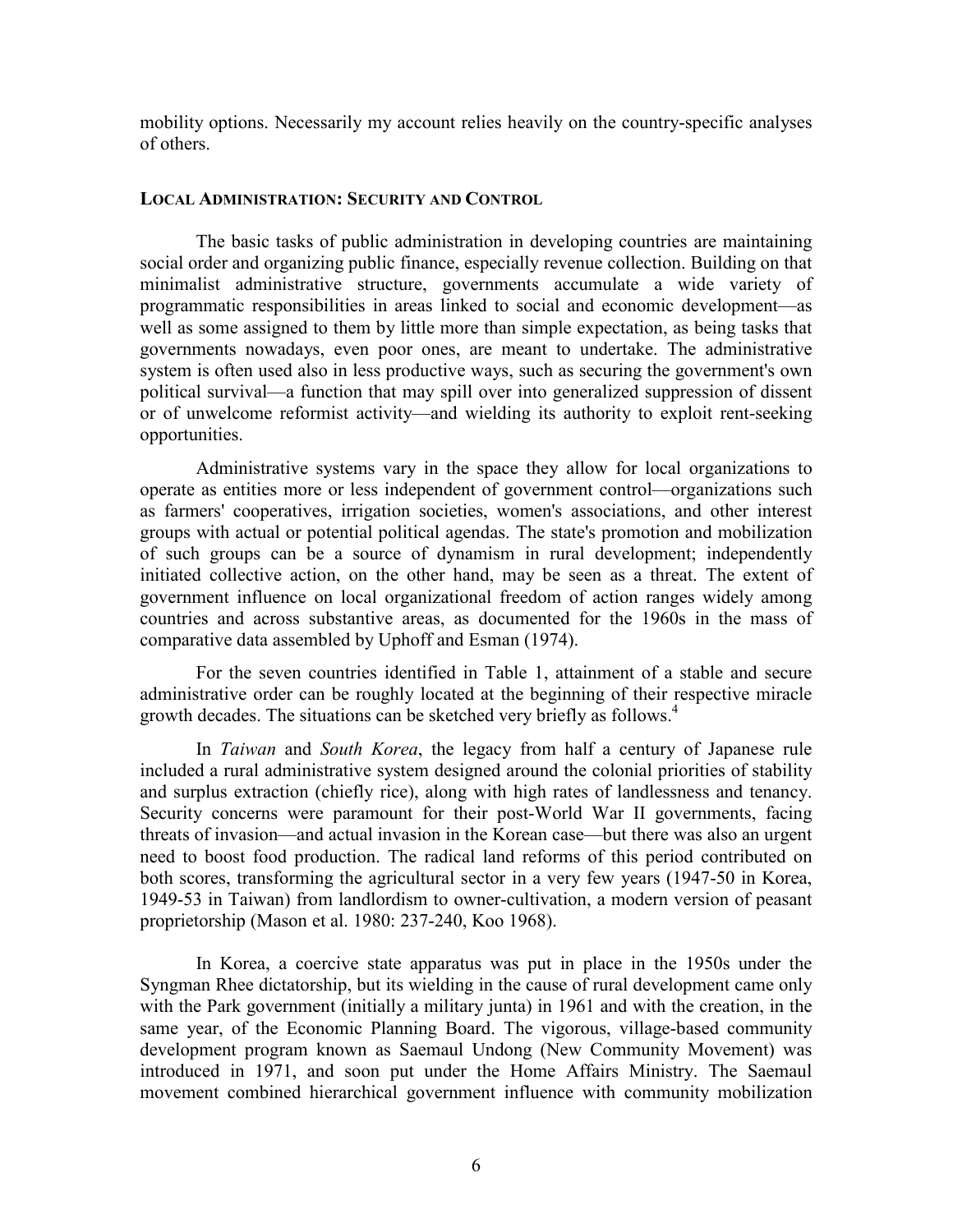around self-help initiatives, with the best-performing villages rewarded by the government. At its peak in the 1970s and 1980s it was an important instrument of social change. Unusually among community development efforts, it resisted capture by local elites. (Turner et al. 1993.)

 In Taiwan, the mainlander KMT government imposed its authority down to the township level (an administrative unit averaging around 30,000 population) but ceded some political autonomy in local affairs to the majority indigenous Taiwanese through an elected local government, local assemblies, and farmers' associations (Burmeister et al. 2001). In the Uphoff-Esman study (1974: 29-30), Taiwan differed from Korea in the greater relative importance of local organizations in rural development and in allowing more upward as well as downward communication in the administrative hierarchy. Both countries scored high on an index of rural security (protection from violence, access to justice), but Taiwan ranked much higher on indicators of political participation (pp. 48, 56).

 As in the tiger economies, security threats were also pervasive in postwar *Malaysia*, *Thailand*, and *Indonesia*—potential dominoes in the then plausible geopolitical scenario. In Malaysia, a sporadic Communist insurgency involving mostly rural ethnic Chinese petered out after independence (1957) and was declared ended in 1960, but the government's response (which included the forcible relocation of population in affected areas) left as a residue a strong civil administrative system backed by the sweeping police powers of the Internal Security Act. Rural development planning proved remarkably effective in this framework, notably in the close monitoring and comparative evaluation of development performance (Ness 1967). Government intrusiveness, however, did not extend to landownership and tenure issues. Under the New Economic Policy, in effect from 1971 to 1990, there was a major push to improve the conditions of rural Malays, a group that largely coincided with the smallholder class. Rudner (1983: 435) writes dryly of the "ethno-economic accounting" that evolved. The resettlement of landless people under the Federal Land Development Authority contributed to this objective.

 In Thailand from the late 1950s and in Indonesia from the mid-1960s, a strong military presence in the countryside gave muscle to the civil administration, elevating the role of state over society and suppressing local political organization and dissent. In neither country was there redistribution of land, but nor was there an inherited pattern of large holdings. Although without a colonial administrative legacy to build on, Thailand's bureaucracy "which started out as a traditional Asiatic institution…steadily improved over the postwar decades to become one of the best outside East Asia" (Oshima 1993: 246). Observers describe the state's cooptation of village leadership, its "hierarchical and non-participatory mode of action," and its practices of social surveillance (Hirsch 1990: 228; Turton 1989: 66-67). Thailand took on the trappings of a developmental state: "Thai military leaders incorporated economic development as an integral part of their strategy to create stability and security" (Chai-Anan and Sukhumbhand 1993: 136). This was the setting in which the country's impressive rural development performance began.

 In Indonesia in the 1950s and early 1960s the burgeoning Communist Party sought to organize the landless and land-poor into a radical agrarian movement, actions strongly opposed by other political forces, especially the Muslim parties, and by the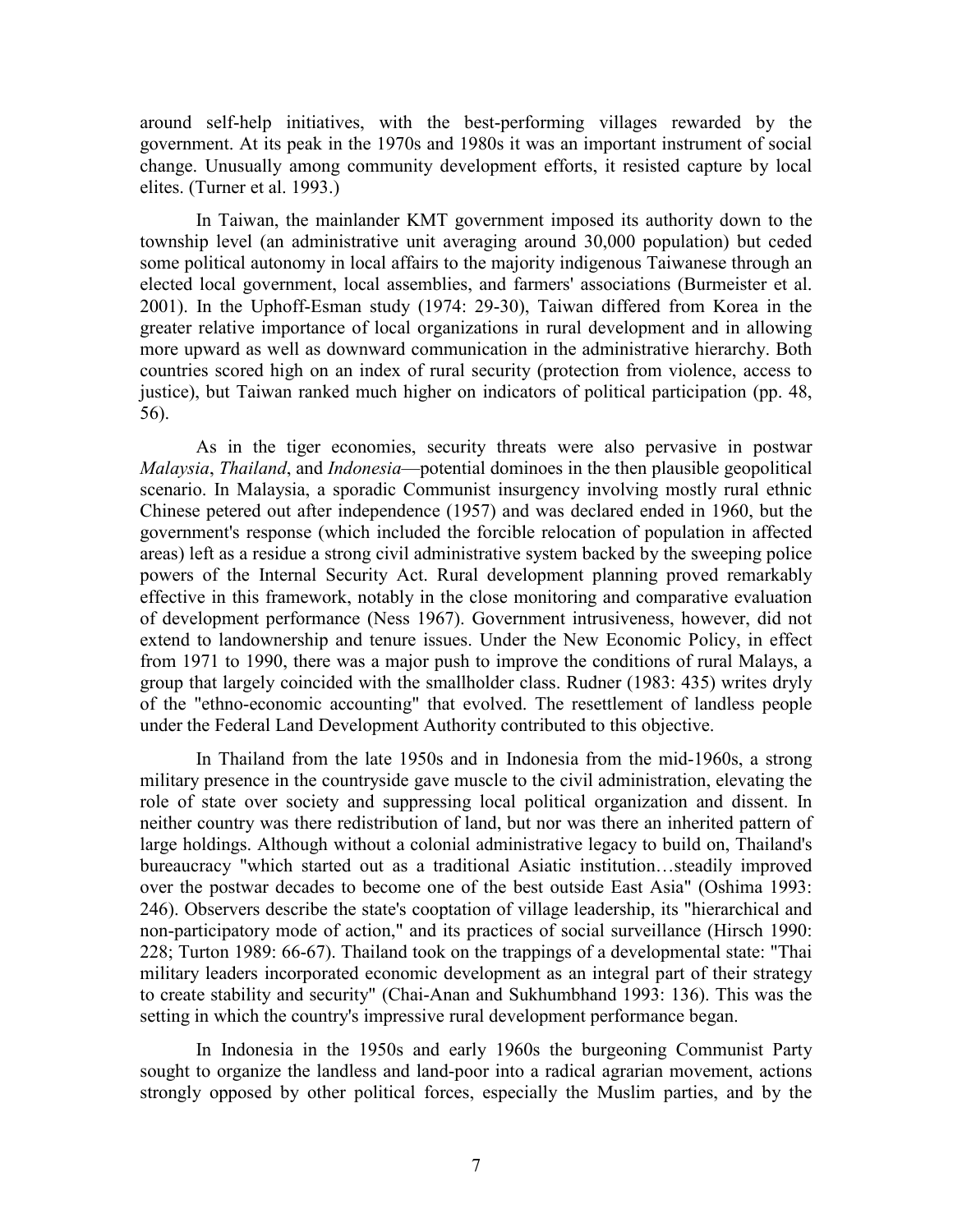army. The tensions grew and came to a head in the final, economically chaotic years of Sukarno's presidency, ending in 1965 with army-backed mass killings or imprisonment of Communist Party members and supporters. Over the next two years Suharto's militarized and technocratic New Order government emerged, enforcing political quiescence and firming up the regional civil administrative hierarchy. Not only was that hierarchy heavily seeded with retired officers and NCOs, but close lateral ties were established between it and a parallel military hierarchy at each level (province, district, subdistrict). Leavening what otherwise might have been a fairly grim regimen of militarized control, the government then used this system to pursue innovative agricultural extension activities and to direct resources into education and local public works. (Hansen 1973; McNicoll and Singarimbun 1983.)

 In *China*, the administrative structure put in place after the Communist victory in 1949 reached down to villages with parallel and interlocked state and Party hierarchies of officials and cadres. Its Leninist trappings included both official and informal neighborhood surveillance, incessant meetings and indoctrination sessions, and household registration and restrictions on geographic mobility. However, establishment of a stable agrarian economy was continually deferred by the successive and increasingly radical reform efforts. A comprehensive land reform in 1950-52 was a kind of violent analogue to those of Korea and Taiwan, redistributing the holdings of landlords and rich peasants but leaving production decisions in the hands of households—albeit with increasing government intervention in marketing. Those changes might have given rise to a Korea-Taiwan-style smallholder farm sector, but any incipient stability on such a basis was disrupted by the collectivization measures of the mid-1950s, with the formation of village-level producer cooperatives and the suppression of most remaining private markets. In turn, this restructuring had barely gelled before the countryside was again roiled by further Maoist campaigns: communization in 1958 followed immediately by the Great Leap Forward, and, after recovery from the massive famine these produced, the Cultural Revolution in 1966. Stability of sorts returned as the Cultural Revolution ebbed in the early 1970s and many of the functions assumed by the communes devolved back to villages. The wholesale, though technically incomplete, retreat from collectivization came in the late 1970s under Deng Xiaoping's production responsibility system. The long and damaging Maoist detour finally yielded something close to a conventional East Asian-type landholding peasantry, with strong productivity incentives in place though beneath a still heavy-handed administration. The rural population, however, had in the meantime become two-thirds larger than in 1950. (Greenhalgh 1990; Lardy 1985.)

 In *Vietnam*, the Communist regime in the North showed many formal similarities to China in Leninist administration, but the household economy was never as fully suppressed. Rural land reform began in the 1940s and collectivization (although with accounting units much smaller than China's communes) in the mid-1950s. After reunification in 1975, efforts were made to extend collectivization to the South. The resistance these encountered, their evident economic failure, and, no doubt, the precedent of China's reforms then underway soon led to a Dengist-style backtracking under the Second Five-Year Plan (1981-86), culminating in formal abandonment of collective farming throughout the country under the 1988 Land Law. As in China, privatization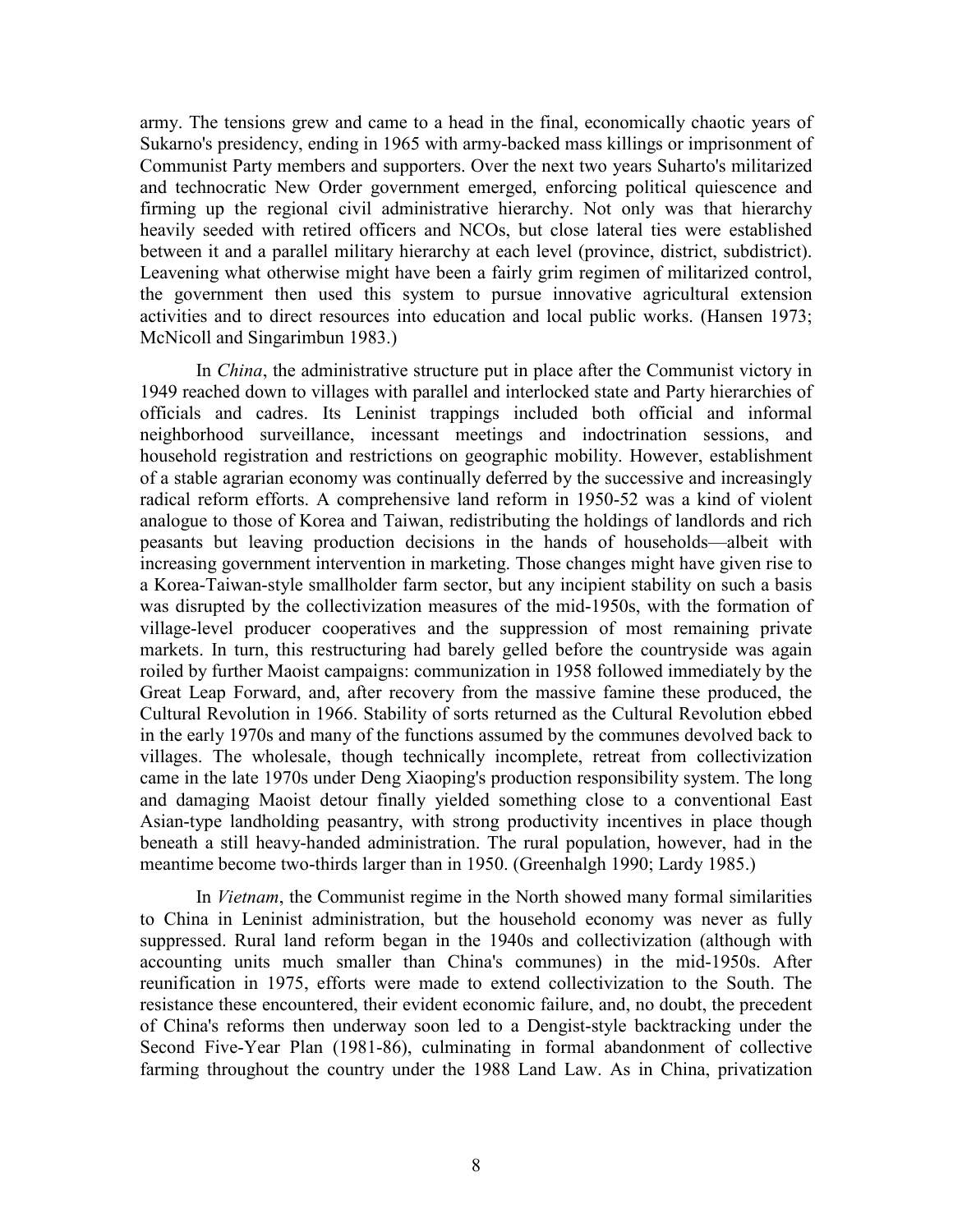meant assignment of use-rights rather than formal ownership, leaving scope for rentseeking by local cadres. (Kerkvliet and Selden 1998; Ravallion and van de Walle 2001.)

In each of these seven cases, a period of political, social, and economic turbulence ended with the emergence of a comparatively stable rural social order with absent or curtailed landlordism and a measure of security of tenure. Legal ownership was still missing in the Communist states, but use-rights tended to solidify over time into de facto ownership, with holdings becoming heritable and rentable if not mortgageable. The emergent regimes were all authoritarian in varying degrees—China and Vietnam at one end of the range, Malaysia and Thailand at the other—and they showed varying paces of relaxation of government intrusiveness over time as agriculture lost its economic dominance, as urban labor markets expanded, and as consumer values spread. But in the security realm state control held firm, restricting political opposition and offering little if any scope for redress of claims against authority. Often, especially as they matured, the regimes sheltered a fair measure of arbitrariness, partiality, and corruption. Balanced against that, however, their pervasive presence and sheer muscularity probably served to deter uncountenanced crime against person and property. In comparison with much of the rest of the rural developing world, they contributed to an amelioration of the "environment of risk"—the term used by Mead Cain (1981), writing of South Asia offering comparative security of person and property and some predictability in relations with authority. In turn, these conditions enlarged the space for economic and demographic planning by families and individuals—albeit, in the Communist states, not until socialist policy failures set the stage for economic liberalization. Offsetting the gains for development, in a broader calculus, was a far less admirable record on human rights.

#### **SOCIAL INFRASTRUCTURE**

These systems of local public administration were largely the province of Interior Ministries, in several cases backed by a hierarchy of military or state-party functionaries (forming, in the phrase of one observer, an exoskeleton of command [Emmerson 1978: 83]). Such a framework delivers social and political orderliness—its immediate purpose—and serves as a structure through which to coordinate the program initiatives of other, functionally specialized, line ministries. A development-minded state is concerned to pursue such programs for their own sake, though no doubt also recognizing that broadbased development can help a government secure legitimacy and popular backing political capital needed even by authoritarian regimes. From a demographic standpoint, the functional areas of chief proximate relevance are health services (especially preventive and primary health care) and family planning. Education of course also has a major demographic influence; but at the secondary level that is mostly relevant here, it is the expansion of demand rather than its characteristics as a program that warrants more attention.

 Preventive health measures—vaccination, control of disease vectors, improved public hygiene and sanitation, and the like—could directly engage local government and draw on a state's administrative strengths. Immunization against childhood diseases became routine; environmental cleanups helped to lessen parasitic infections. China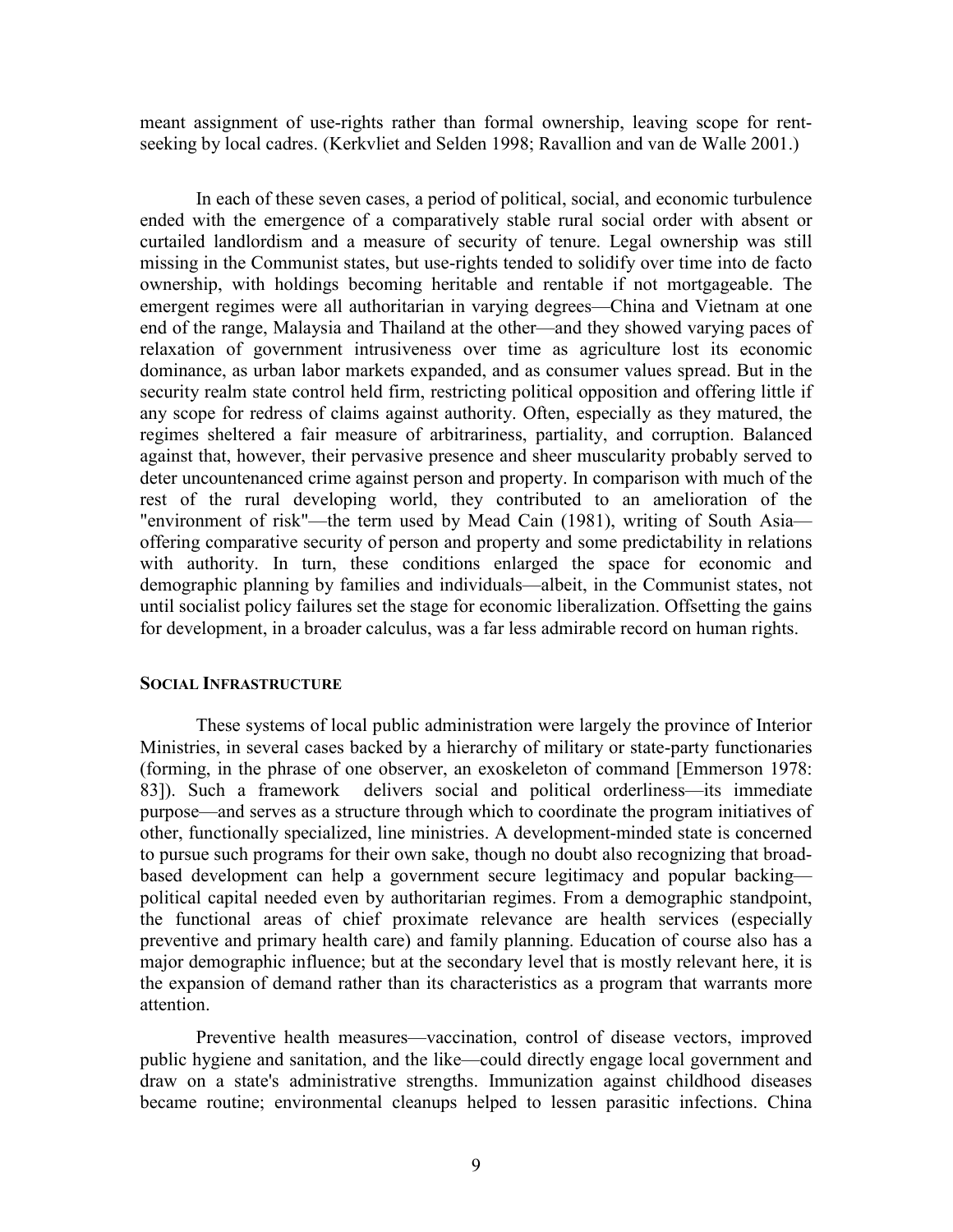probably took these measures furthest, through its National Patriotic Health Campaign Committees working under central political direction (Jamison et al. 1984: 37). But in the other countries—and, of course, more widely in the developing world—similar, if less forcefully pursued, campaigns meshed well with the capabilities and top-down attitudes of officialdom. For health outcomes, preventive measures offered a high payoff.

 All seven countries also had systems of health care nominally reaching out to villages, even if the distribution of actual clinics was sometimes sparse and the bias in favor of urban, hospital-based services was strong. China during the Maoist years was known for its extensive and innovative use of paramedics. Backed by an egalitarian ideology, having no awkward political dimension, and facing no weakness in demand, the numbers of "barefoot doctors" increased from around 100,000 in 1957 to 1.5 million by 1965 (Parish 1985: 6). Under the Cooperative Medical Scheme, which by the 1970s covered most of the rural sector, the financing of China's rural health system was substantially devolved to the village (brigade) level (Gu and Tang 1995). The least effective rural health system of the seven countries was probably Indonesia's, where policies were set by a physician-dominated health ministry and implemented under largely indifferent Interior Ministry supervision. Fees from health center services made a significant contribution to local government revenues, but the expenditures that they financed went mainly to other activities such as public works (Achmad 1999: 171). Outside the Communist states, private health care services also played a significant role, especially pharmacies and midwives. Improving educational standards contributed to health outcomes by making for better nutrition, better hygiene, and more informed and more insistent client demands on service providers.

 It is often assumed that family planning fits straightforwardly into the same "health-seeking" framework. In that view, demand for birth control—defined as demand at zero cost—already exists, openly or latently, and calls only for a minimally interventionist offer of (free) program services. That benignly therapeutic model, widely purveyed by international agencies, did not well describe many actual programs in East Asia. It came closest to doing so in the case of Taiwan, where the classic Taichung experiment of the early 1960s had imbued the national program with a wholly voluntaristic ethos (see Freedman and Takeshita  $1969$ );<sup>[5](#page-21-0)</sup> Malaysia took a similar approach and soon discarded any antinatalist rationale for its activities (G. Jones 1990). But an authoritarian government was always likely to see a family planning program as one more development activity to which to apply its talents, resources, and operating habits. Quite likely, too, the potential clients of such a program—at the outset, villagers with limited scope for much exercise of individualism—would see the state's interest as not markedly more objectionable than many other government intrusions into daily life. On both sides, these inclinations departed from the prescriptions about reproductive rights spelled out in international conventions, but by and large they did not depart from them enough for that rights-based language to seem clearly belied. Only in the Communist states did official interference extend beyond the matter of contraceptive choice to actual fertility outcome. Korea, Indonesia, and China illustrate a progression of sorts in program intensity.

 In Korea, family planning had been opposed by Syngman Rhee, but under his successor a major effort to introduce contraception was mounted under the First Five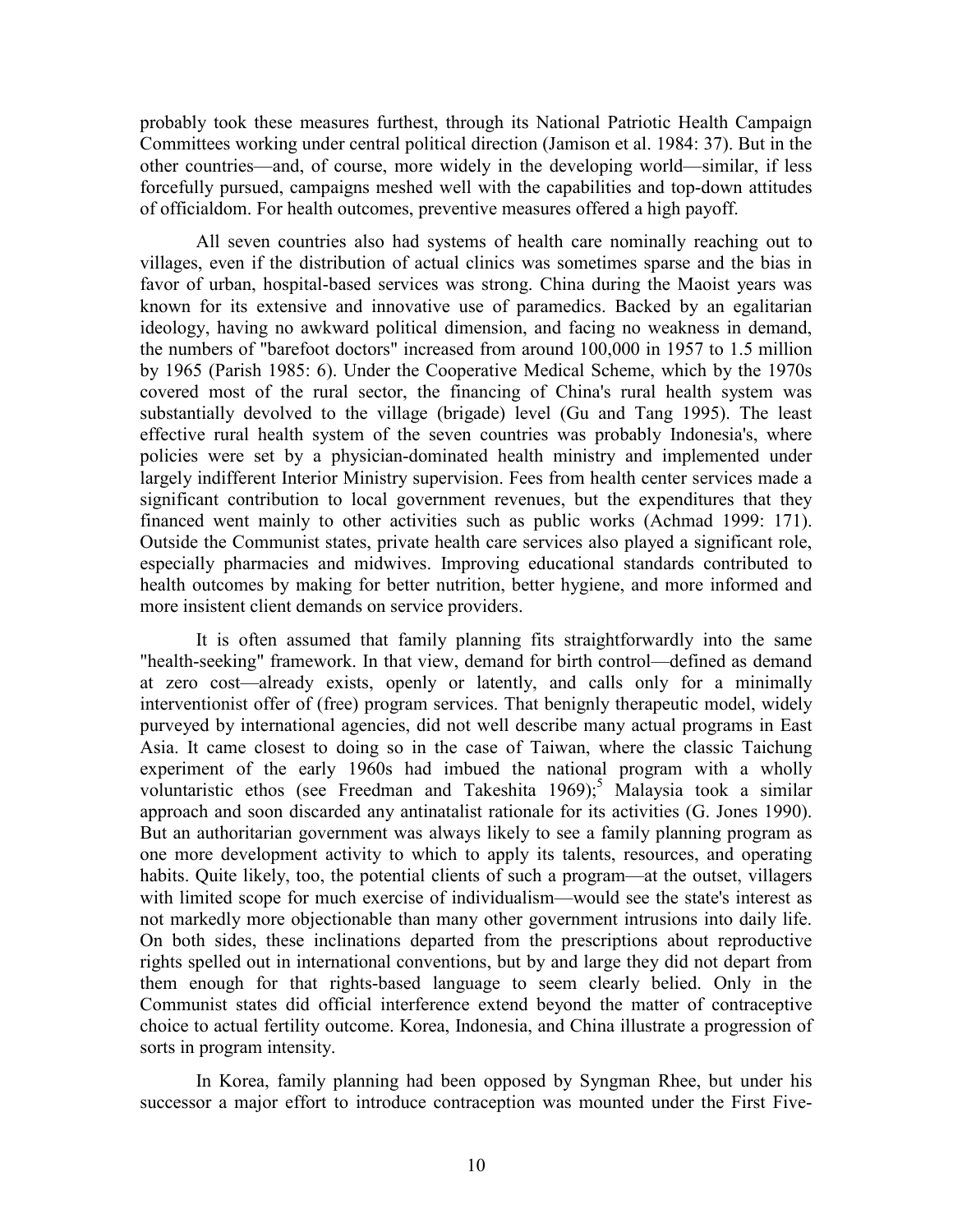Year Plan of 1962. The Planning Board defined the program as an economic measure and gave it high priority. Abortion too was made readily available, despite its being technically illegal until 1973. As with its other mass programs, the government approached the contraceptive program "much like a military campaign" with detailed targets and monitoring of performance. The Saemaul movement became involved, further mobilizing potential clients through mothers' clubs and other activities. Over time, however, "the growing demand for contraceptive services removed much of the need for coercion" (Mason et al. 1980: 387-390).

 A somewhat similar story can be told for Indonesia. Family planning was one of the priorities of the New Order government, and moved into high gear in the 1970s. Leftwing opposition had been removed with the suppression of communism; right-wing opposition was deflected by skillful cooptation of Muslim political and religious leaders. Village officials, pressured to meet ambitious target numbers, were closely involved in recruiting program clients alongside staff of the Family Planning Board. While coercive tactics to gain acceptors were sometimes reported, so was enthusiastic participation by volunteer workers; moreover, the birth control methods purveyed by the program, unlike the case of China (and India), were reversible—abortion and sterilization were not a part—and the program measured its achievements by acceptance rates rather than birth rates. The details are well covered by Warwick (1986) and Hull and Hull (1997).

 In China, client wishes in the matter were irrelevant. When state policy abruptly reversed itself in 1971 and declared that the birth rate must be brought down, an array of strong-arm measures was introduced in the form of the "later, longer, fewer" campaign. The same means that maintained political control—surveillance, indoctrination, sanction—were applied to regulate demographic behavior, and appeared to do so to remarkable effect, with fertility halved in less than ten years. Delayed marriage—the "later" part of the campaign—played a significant role, but so did abortion and sterilization in support of the other two parts. Then, in 1979, shifting to a still simpler demographic objective, the one-child policy was adopted. Overall, as Greenhalgh (1988: 661) puts it, the government created circumstances in which the political costs to families of noncompliance outweighed the economic costs. Increasingly over time, however, couples sought ways around the dictates—"forming alliances with birth planning cadres, having illicit births, manipulating registers" (ibid.)—options that widened greatly over time as the program came to make more use of economic penalties and as migration prohibitions lost force.<sup>[6](#page-21-0)</sup> A broadly similar but less stringent version of the Chinese approach—a two-child policy—was put in place in Vietnam (Goodkind 1995).

 Did the programs work? Certainly they did in proximate terms. That is, the program supplies and services found users, and birth rates dropped rapidly. Less certain is the answer to the more significant question bearing on causation: what would have happened to birth rates in their absence? With negligible births outside marriage, a rising female age at marriage was a major factor in fertility decline throughout the region, a familiar byproduct of educational and labor force changes and the ongoing cultural shift away from arranged marriage. Aside from campaign rhetoric, marriage age was treated as an explicit part of the birth control program only in China. Within marriage, the demand for birth control would likely have been affected by rising expectations of child survival: mortality declines were already well underway in the 1960s and 1970s. But it is highly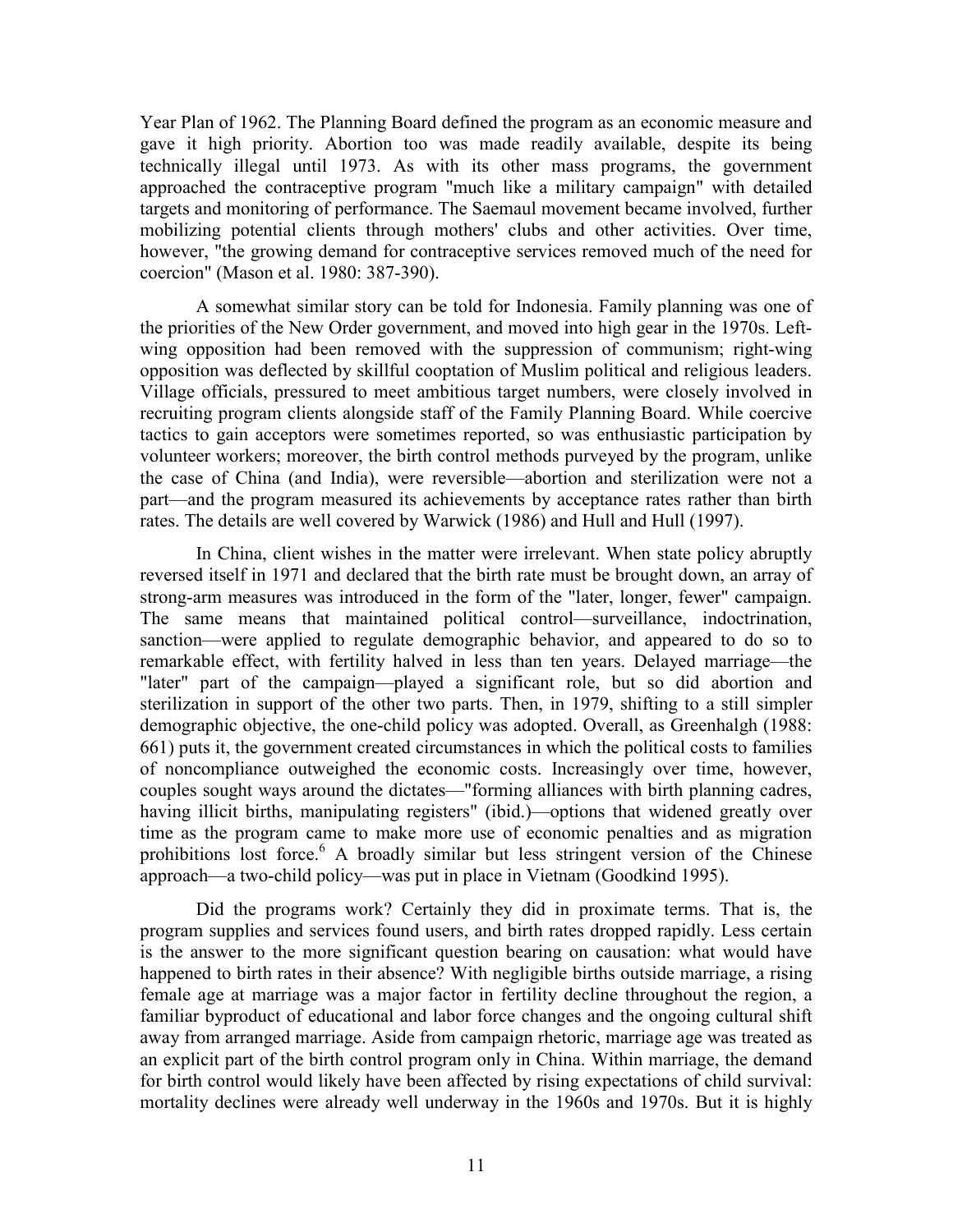probable that the demand would have been met, though by less effective means, if the government's program had not been in the picture. Statistical efforts to investigate this counterfactual by separating out program effects from other plausible influences are notably unconvincing. Formal policy experiments, potentially more powerful, are rare: urban Taiwan (Taichung, mentioned above) and Matlab (rural Bangladesh) are the best known, the latter bearing most weight and showing distinct if modest impact. On the other hand, the programless but often rapid past fertility declines of many Western countries, or, nearer to hand, that of Burma, certainly do not suggest the necessity of organized family planning to bring about fertility transition. The familiar comparison between China and Taiwan does not even clearly confirm a stronger demographic effect of a coercive than a voluntary program: China's overall fertility trajectory, aside from plummeting and recovering during and immediately after the Great Leap years, roughly parallels the decline recorded in Taiwan—albeit at income levels far below Taiwan's.<sup>[7](#page-21-0)</sup>

Nevertheless, most observers would probably agree that a strong-willed (if not strong-armed) and fairly competent administrative apparatus, promoting and delivering modern birth control methods, gave at least an initial impetus to fertility change. Many would also maintain that such an impetus would—and did—soon become redundant as burgeoning economic growth transformed the setting, creating new aspirations and opportunities. And by the 1990s, when the Cairo Agenda put target-based programs on the defensive, fertility transition in much of the region was already well on the way to completion.

#### **ASPIRATIONS AND OPPORTUNITY**

Studies of the East Asian economic miracle, however divergent in other respects, are agreed in emphasizing government roles in establishing conditions favoring investment. Primarily, the investment this proposition refers to is in production for export: manufacturing, mining, forestry, and plantation agriculture.<sup>[8](#page-21-0)</sup> In these sectors, "favorable conditions" entail satisfying a relatively small contingent of major players: domestic and foreign corporate leaders, entrepreneurs, and financial institutions. This concentration does not of course mean that what happens elsewhere in the economy and society is inconsequential, but it may lessen its importance in an accounting-type explanation of economic growth where there are other sources of investment funds besides the savings or taxes of households. Those other sources often existed. Thus, at crucial early stages of development, the high levels of US and Japanese investment in much of the region, initially in Korea and Taiwan, of revenues from rubber, tin, and palm-oil exports in Malaysia, of a surge of foreign assistance, the OPEC-linked windfall rise in oil rents, and logging exports in Indonesia, and of Japanese, Hong Kong, and Taiwanese investments in China were important parts of the East Asian story.

 As dualistic growth theory teaches and as attested by much development experience, the smallholder agricultural sector can also be a major source of an investible surplus as productivity rises above subsistence levels. Attaining much-needed productivity gains in agriculture was a justification for the region's land reforms and for many subsequent extension programs. Fortuitously, these latter programs could draw on the new technology of the Green Revolution, which for rice saw its heyday in the 1970s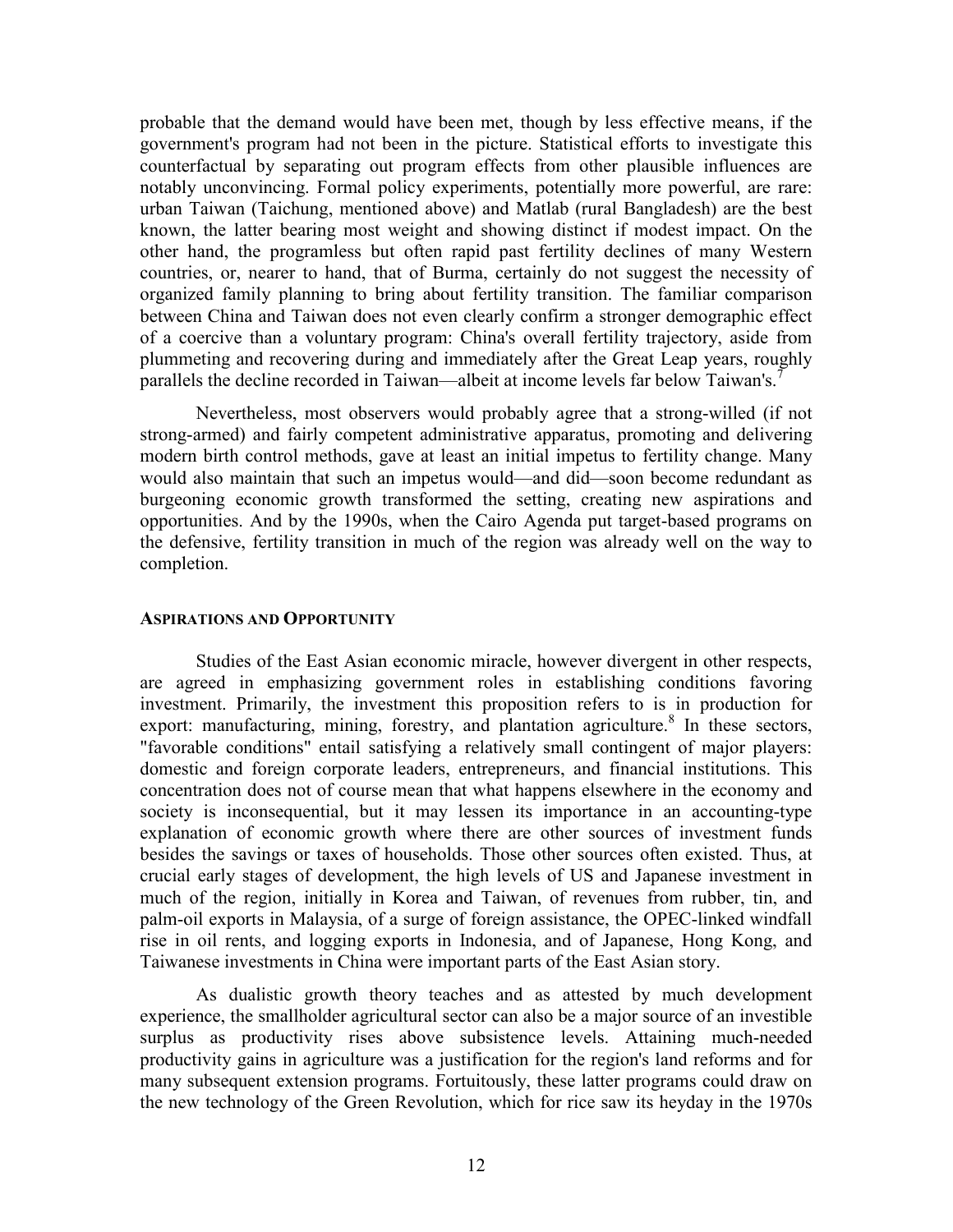with the distribution of newly developed high-yielding varieties and the complementary inputs of synthetic fertilizer and pesticides that they required. A more productive agriculture is likely to employ fewer workers, contributing to the reallocation of labor to other sectors.

 For demographic change, it matters greatly how the agricultural surplus is extracted—whether, for instance, by forcible purchase at low prices (as in China) or directed through private-sector intermediaries (as in Taiwan). The method of extraction affects two factors of central importance for fertility and migration decisions: aspirations and opportunity. Thus, in the Taiwan case, the intersectoral financial linkage drew the rural population into the overall development equation: the relevant production and investment decisions for the economy were not merely those of a few key actors but of a legion of family enterprises and middlemen, now with newly expanded horizons. Forcible extraction, on the other hand, goes with continued low ambitions and expectations.

 Aspirations for upward economic mobility (or, nearly equivalently, for avoidance of downward mobility) are near to being an innate human characteristic. Where they appear to be absent, the reasons can typically be traced to the authority structure of the surrounding society, which may routinely foreclose mobility opportunities—over time, perhaps, producing the kind of seeming passivity that was once taken as a hallmark of a peasantry. As decades of experience with rural development have shown, any such passivity quickly vanishes in the face of genuine options for economic improvement and favorable risk-return ratios.

 The same kind of mobility aspirations can also be seen as the central force underlying fertility transition. This proposition has been entrenched in the demographic literature for more than a century.<sup>[9](#page-22-0)</sup> For modern-day East Asia the clearest analysis of the topic is contained in Susan Greenhalgh's treatment of fertility transitions in Sinic societies (China, Taiwan, Hong Kong, Singapore, and South Korea)—see Greenhalgh (1988). The relationship involved is not susceptible to formalization in the manner of Beckerian household economics, which relates how changing opportunities and prices facing the household elicit shifts in effort- and time-allocation among members, including adjustments that entail or lead to reductions in fertility. A transformation of family size intentions and behaviors does not require actual economic achievement, merely the existence of realistically accessible mobility paths. In those circumstances, motivation at the individual level can be taken for granted. Actual mobility may be impeded by any of a wide range of possible obstacles located in the surrounding society, ranging from pressures on the individual emanating from the family or local community to corrupt or capricious government.<sup>[10](#page-22-0)</sup>

The most promising mobility paths in East Asian countries in this period modern sector employment—required education beyond the primary level (primary schooling was already becoming close to universal in the 1960s); for women, postponement of marriage—in particular, avoidance of early, arranged marriage; and, for most people, participation in the urban labor market.

 The strong demand for secondary education is reflected in informal fee-based rationing in public systems and expansion of private schools. In Korea, private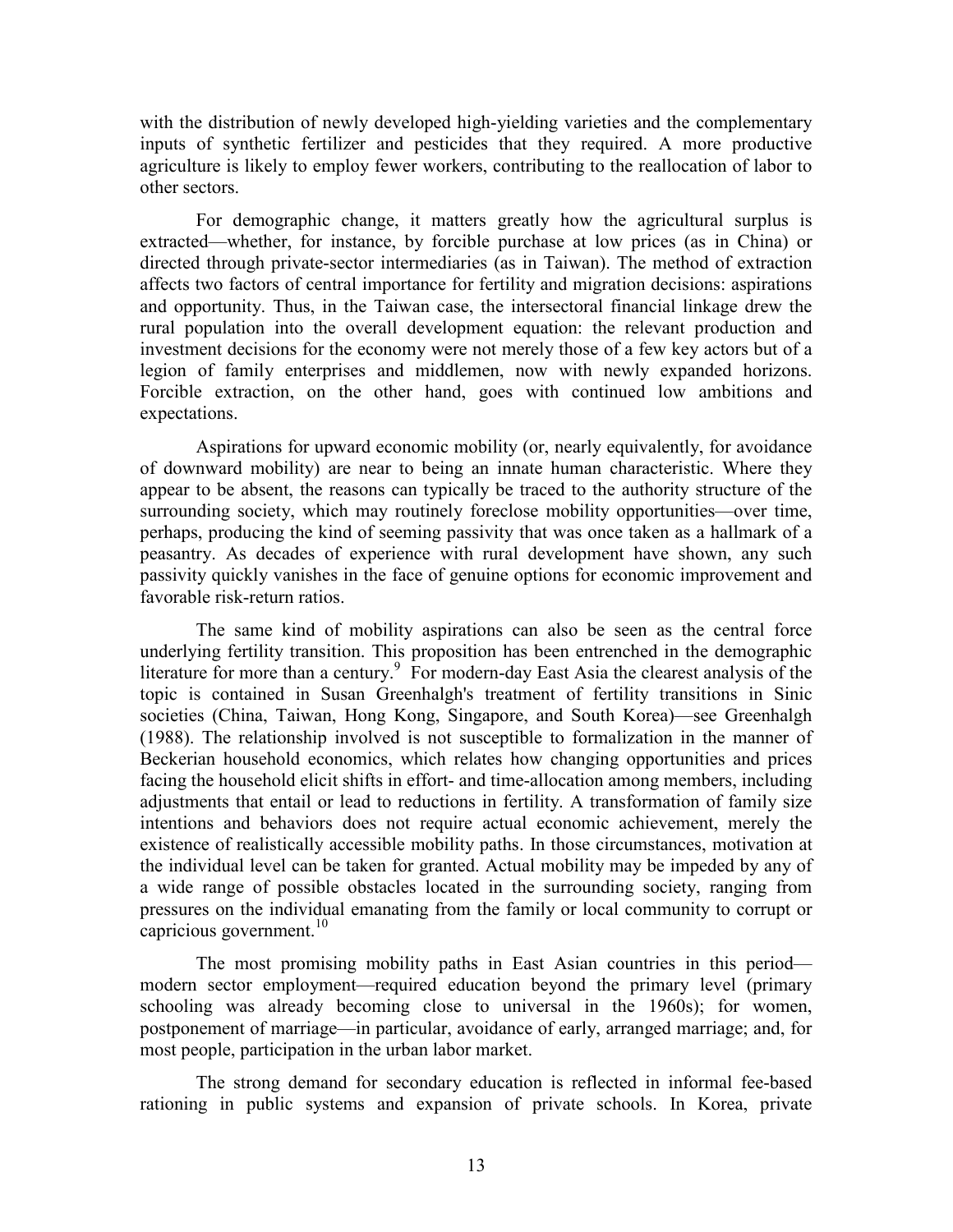expenditures—mainly fees to private schools and items such as "voluntary" parental contributions to public schools—are estimated to have made up around two-thirds of total school expenditures over 1966-75 (Mason et al. 1980: 349-352). In 1970s Indonesia, achievement of mass elementary education shifted competition to high school entry, typically seen as a route to a hoped-for government job (McNicoll and Singarimbun 1983: 82). In post-Cultural Revolution China, the senior secondary level—noncompulsory—was the choke-point, demanding sizable fees. A growing private-school sector has provided a second-track option alongside the public schools. (Thøgersen 1987; Liang 2001.) In Vietnam, similarly, there has been a rapid expansion of semi-public and fully private secondary schools, with enrollment rationed by the costs to parents. By the 1990s, the state accounted for much less than half of all post-primary educational expenditures. (Nguyen 2002: 9-11.) For the seven countries, the enrollment outcomes are seen in Table 2: a doubling or more (in Indonesia, a trebling) in secondary enrollment as a proportion of the relevant age cohort in the period 1965-1980, and continuing if slower rises in later years.<sup>11</sup> (Thailand, curiously, was a laggard on this score prior to the 1980s.) The gender imbalance against girls was steadily diminished over the period, almost disappearing in the 1990s (Knodel and Jones 1996).

**Table 2. Proportion of age cohort enrolled in secondary schools, 1965, 1980, 1995, selected East Asian countries**

| Country     | 1965 | 1980 | c.1995 |
|-------------|------|------|--------|
| Taiwan      | n.a. | 80   | 97     |
| South Korea | 35   | 76   | 96     |
| Thailand    | 14   | 25   | 48     |
| Malaysia    | 28   | 48   | 64     |
| Indonesia   | 12   | 42   | 56     |
| China       | 24   | 63   | 70     |
| Vietnam     | n.a. | 47   | 55     |

Sources: World Bank, *World Development Report*, various years; Asian Development Bank, *Key Indicators*, various years (Taiwan).

If parents saw secondary education as increasingly needed for their children—as a path to occupational security and status, even if job prospects were in fact slim (in the 1970s, further attenuated by the large relative size of the 1950s birth cohorts then entering the labor market)—and if schools were costly, even those that were nominally publicly funded, there was a strong incentive for parents to restrict their family size. For such a relationship, an exception to support if not to prove the rule is the Malaysian policy adopted in the 1970s to upgrade Malays' relative position in the economy vis à vis the ethnic Chinese by, among other measures, offering them generous educational benefits and opportunities for public-sector employment. Gavin Jones (1990) largely credits this policy with the stalling of Malaysia's fertility decline (a total fertility rate of 4 in the late 1980s, well above that of much poorer Indonesia), a phenomenon restricted to the Malays alone.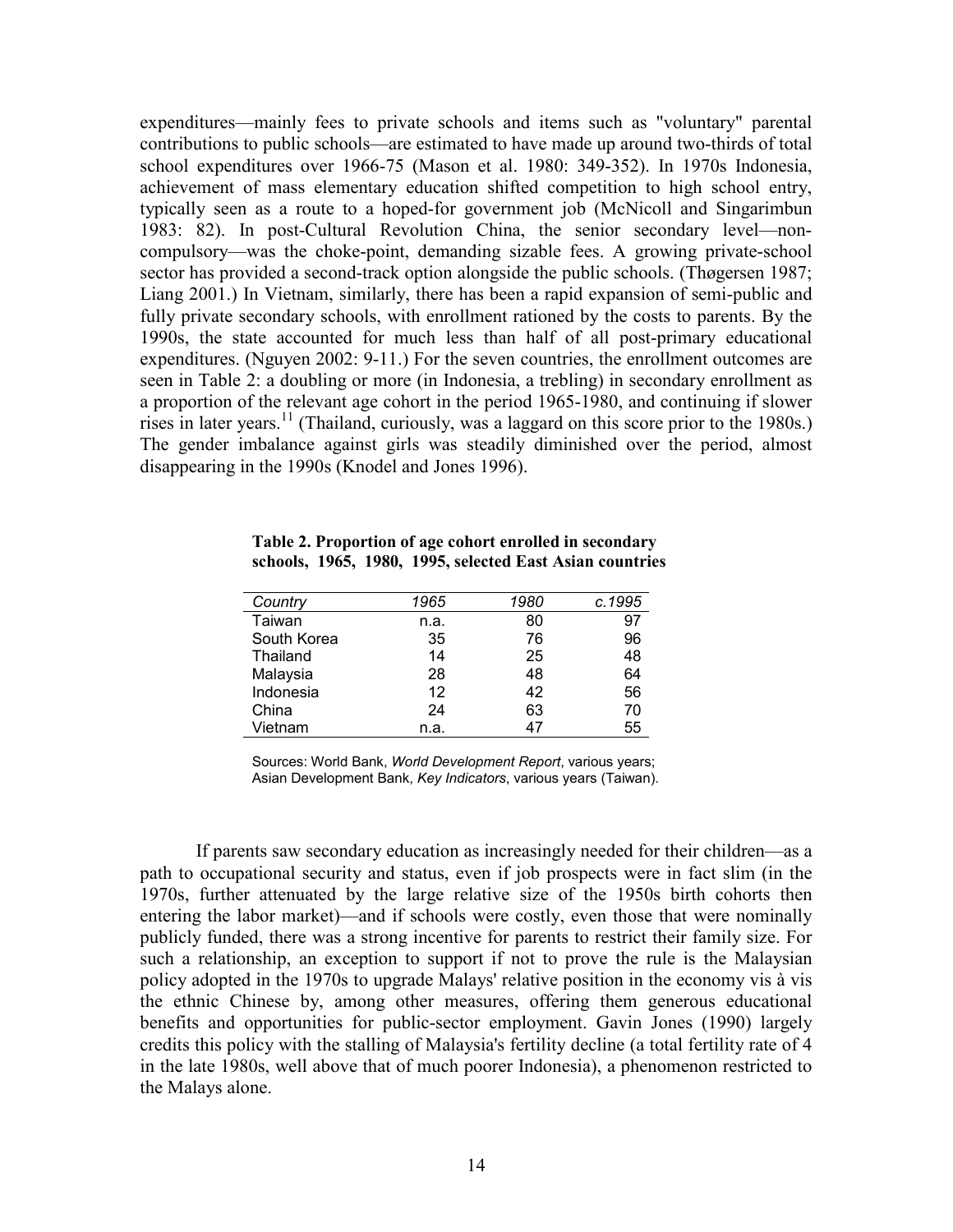Secondary schooling is inconsistent with very early marriage. Although this practice was much less prevalent in East than in South Asia, the proportions of women married in the age group 15-19 were relatively high in 1960s Malaysia and Indonesia. Between then and the 1980s, this proportion fell from 37 to 9 percent in Malaysia and from 40 to 19 percent in Indonesia (Leete and Alam 1993: 24).

 For rural dwellers economic mobility often requires geographic movement: shortor long-term cityward migration or the commuting access to the urban labor market allowed by improving transport options. The first of these is captured in the census-based data on residence that underlie Table 3. The time at which the rural population actually starts to diminish is determined by its rate of natural increase as well as by the pace of urban migration. The regional variation in this timing, shown in the column marked peak year, is striking, given the similarities in demographic transition experience across these countries. It occurred in the 1960s in Korea and Taiwan, in the 1990s in Malaysia, Indonesia, and China, and may not occur until after 2010 in Thailand and Vietnam.

**Table 3. Rural population growth rates, 1960s–1990s, peak year before (actual or projected) rural shrinkage, and average urban growth rate, selected East Asian countries** 

|           |                                |       |                |        |                    | Average urban       |
|-----------|--------------------------------|-------|----------------|--------|--------------------|---------------------|
| Country   | Rural growth rate (% per year) |       |                | Peak   | growth rate (% per |                     |
|           | 1960s                          | 1970s | 1980s          | 1990s  | year               | 1965-1995<br>year), |
| Taiwan    | 0.2                            | - 1.0 | $-1.4$         | n.a.   | 1967               | 4.0                 |
| Sth Korea | 0.5                            | - 1.4 | $-3.8$         | $-1.6$ | 1967               | 4.5                 |
| Thailand  | 2.9                            | 1.7   | 1.3            | 0.9    | 2012               | 3.4                 |
| Malaysia  | 1.9                            | 1.0   | 1.1            | $-0.2$ | 1994               | 4.6                 |
| Indonesia | 1.9                            | 1.6   | 0.7            | $-0.4$ | 1993               | 4.7                 |
| China     | 2.2                            | 1.6   | 0.4            | $-0.2$ | 1992               | 3.8 <sup>a</sup>    |
| Vietnam   | 2.0                            | 2.0   | 2 <sub>1</sub> | 12     | 2017               | 3.1 <sup>b</sup>    |

 $a$  1970-2000  $b$  1980-2000

Sources: United Nations (2005); Selya (2004: 83); *Population Statistics, Taiwan-Fukien Area*.

A heavily urban-biased economy or one characterized by enclave dualism with high-productivity and highly capitalized primary industries can show overall economic growth despite the existence of an impoverished rural population. In those circumstances migration is an obvious exit strategy for rural dwellers, who can move at least to the fringes of the cities to be in a position to make some claim on the urban economy. (A land frontier, where one still exists, is an alternative, if usually less popular, destination for outmigrants.) The resulting demographic transition is then essentially an urban phenomenon. It is not at all mysterious—there are straightforward, largely economic reasons for urban fertility and mortality to be low—but it is not what is distinctive about the East Asian transition. An urban-centered transition is closer to the stereotype of the Latin American case. $12$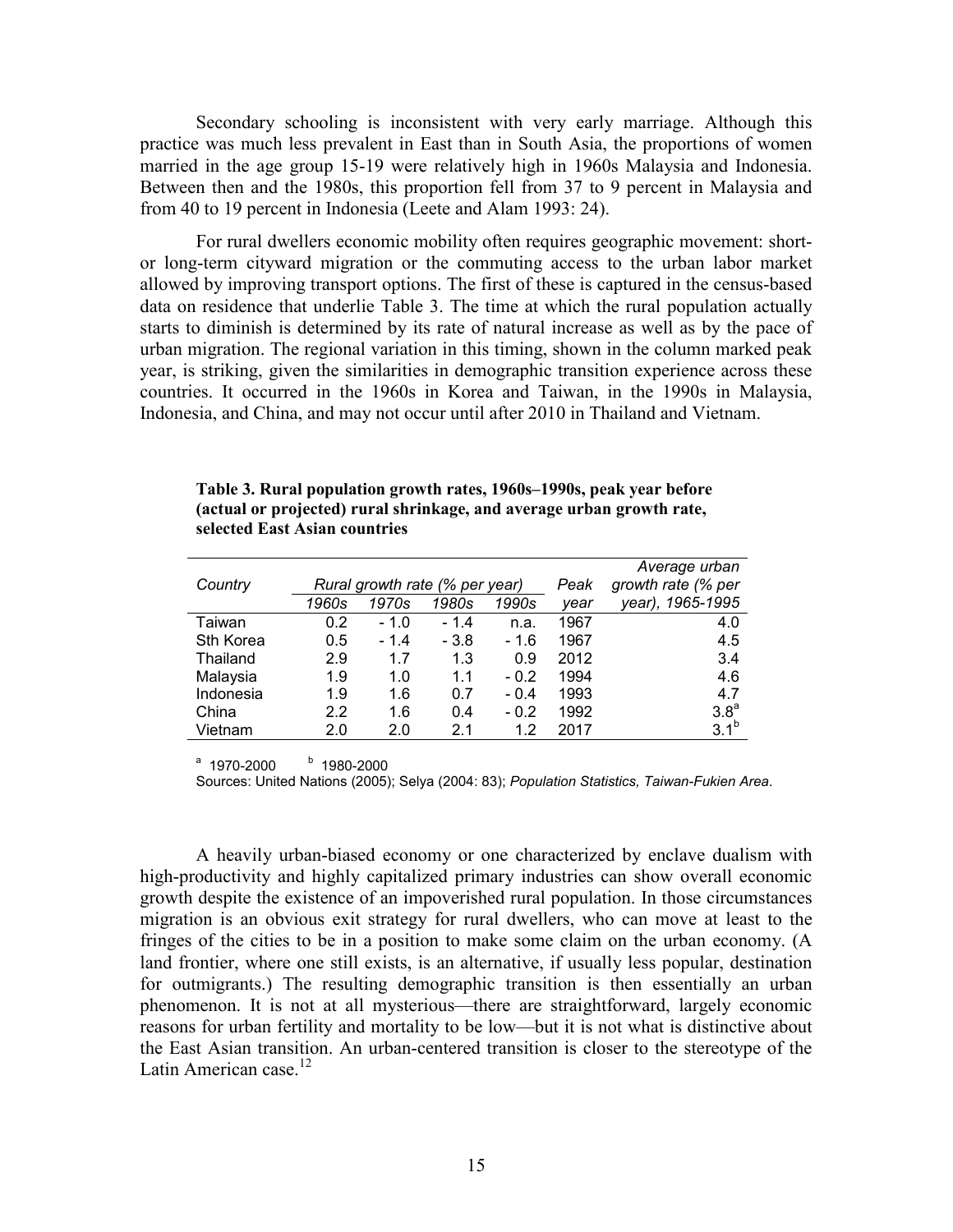The government administrative systems and the development programs they have supported are soon overtaken and sidelined in importance by changes in the wider economy and society. In much of the region, this happened smoothly as the private economy expanded into areas where government services had formerly been dominant. Free health services, free education, and free family planning were gradually replaced by fee-for-service, as marketization of the economy gained ground and as central governments found they could offload their former obligations on to regions, localities, or private citizens. (More pathological cases also involved out-of-control official rentseeking or corruption, although the main arenas for "crony capitalism" were the industrial and resource sectors.) But the effects of economic liberalization were more sharply felt in China and Vietnam. Public-sector health care systems were particularly vulnerable, showing rapid deterioration as market reforms spread. "In the early 1980s," Blumenthal & Hsiao (2005) write, "China virtually dismantled its apparently successful health care and public health system overnight, putting nothing in its place." Health expenditures by the central government plummeted, leading to the widespread privatization of health care facilities; local-level risk pooling under the Cooperative Medical Scheme largely ceased (ibid.). In Vietnam, a recent report notes that "health services are increasingly delivered by a public 'shell' filled by 'private sector providers'" (Wescott 2003: 25).

#### **DISTILLATION OF THE EAST ASIAN TRANSITION EXPERIENCE**

The seven countries I have drawn my illustrations from are East Asia's prominent successes in development performance and demographic transition, aside from Japan and the city-states. The addition of China and Vietnam to the usual mix is important in pointing to the substantial commonalities in societal development that exist across the group beneath the obvious political contrasts. They do not of course exhaust the range of economic and demographic experience in the region, but together they portray East Asia's dynamism and characterize it to the rest of the world.<sup>13</sup> In terms of demographic transition, the experience can be encapsulated in a short series of propositions.

*Establishment of an effective system of public administration at the local level providing the rural population some assurance of physical security and predictability.* The outlines of such a system are part of the institutional inheritance of any agrarian society, most commonly a tradition of authoritarian rule directed mainly at revenue collection. That legacy does not, of course, guarantee effectiveness, even for the limited aims of imposing political quiescence and extracting a surplus. Just as likely is an inheritance of pervasive insecurity deriving from corruption, social predation, and capricious administration, skewing the incentives facing families and harming productivity.<sup>14</sup> Development- and security-minded East Asian governments, however, seized the opportunities for administrative renovation that opened in the aftermath of war or major civil unrest to firm up local government. Over time, rent-seeking by officialdom creeps back in, but the system plays a crucial role only for a comparatively short period—perhaps no more than a couple of decades.

*Extremes of rural inequality, where they existed, are ameliorated by land reform.* A de facto system of peasant proprietorship, even one at a kulak level with still-large numbers of landless workers, offers both the likelihood of social stability and, with appropriate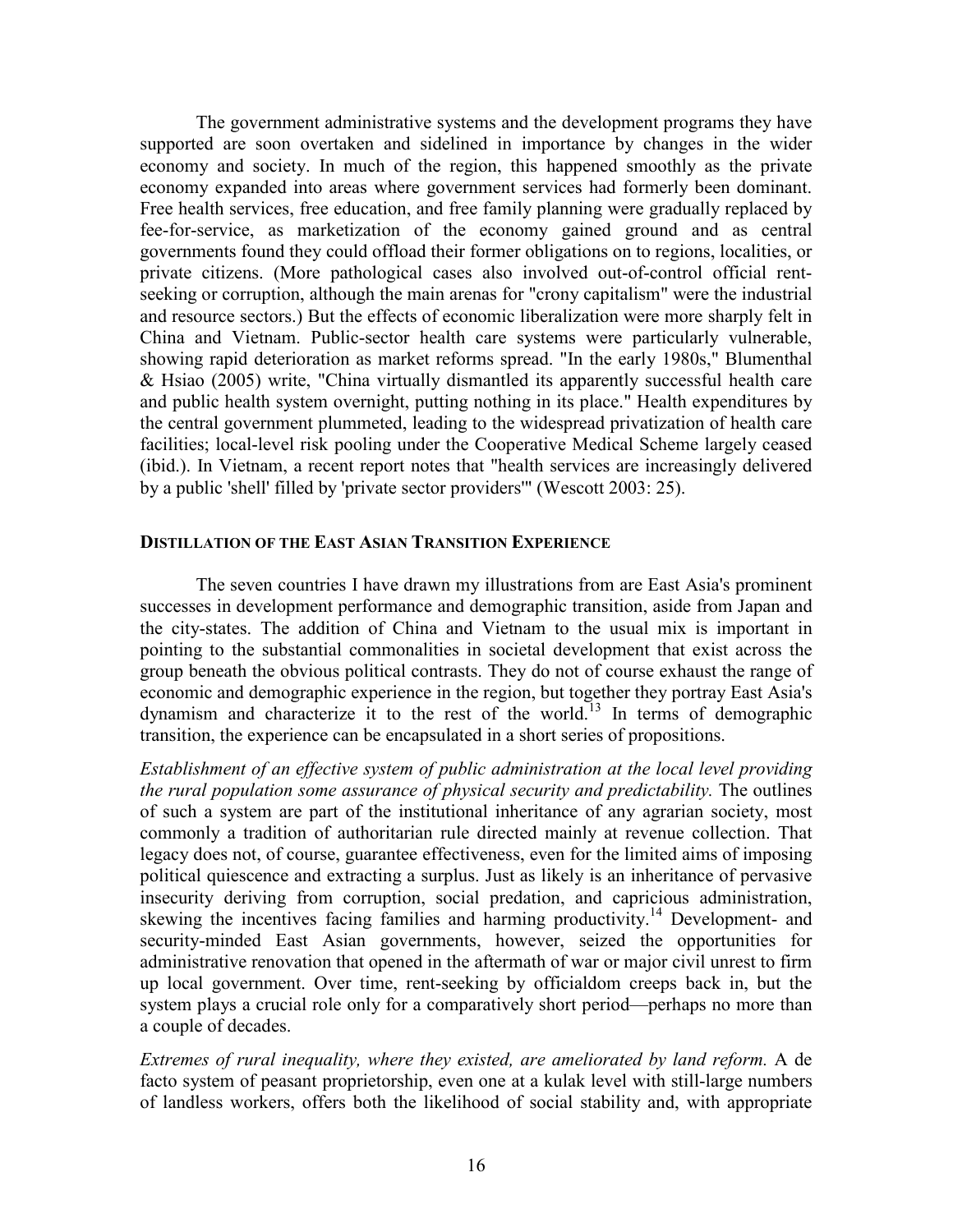knowledge and resource inputs, rapid productivity increases and enhanced savings. Land reform, however, may have mattered less for the gain in equity it produced (yielding the famous though politically innocent dictum of growth-with-equity to describe the East Asian economic model) than for removing a reactionary rural elite able to block change or capture new resource inputs. An important feature of the East Asian miracle economies, emphasized by Haggard (2004: 72), is the extent to which political elites enjoyed "political, organizational, and economic independence from private sector actors" in the early growth phase. (For Indonesia at least, that phase did not last long.)

*The local administrative system is used to coordinate and give back-up support to the programmatic functions of line ministries, especially in the areas of health, education, and family planning.* Service provision in health and education was initially strongly dirigiste, even if some of the funding for it was locally raised or fee-based. Demand for clinical health services can usually be taken for granted, but less so for preventive health measures. (Demand is irrelevant for many public health campaigns, which draw directly on administrative competence and may require little else.) Softness in the demand for education reflects the opportunity costs of child labor as well as some direct costs even when it is nominally free. And demand for family planning through a government program may be weak for any of a range of reasons, not least because of deficiencies in the services offered. In such cases local officials and community leaders can be drawn on to help with outreach, whether enforcement—as with vaccination campaigns—or with mobilizing a potential client base. Mobilization activities can easily and often do yield departures from the conventionally voluntaristic model of service delivery.

*The spread or explicit adoption of market-oriented policies creates a starker and more competitive economic environment for families and individuals.* Such an environment offers families and individuals greater opportunities for advancement and greater risks of downsliding. Social capital erodes as investment goes instead toward physical and human capital. As market forces spread into the public sector, extension services are financially squeezed. Formerly free or nearly free health services decay or are transformed into feefor-service arrangements. Similarly, the share of schooling costs borne by parents through formal and informal payments rises substantially, especially at the secondary and higher levels.

*As new routes of economic mobility emerge, competition for places in secondary education intensifies, giving rise to formal and informal price rationing of access.*  Secondary and higher education are seen as increasingly necessary for modern-sector employment, for both sexes, creating a cost-squeeze on parents. A byproduct of these competitive pressures is a heightened demand for birth control. Improved educational outcomes yield further gains in health.

*Expansion of the modern industrial and service economy and the urban informal economy, together with induced productivity gains in agriculture, generates a large-scale reallocation of labor out of agriculture and out of the rural sector.* This is the standard pattern of dualistic economic growth. The rural population eventually starts to shrink, beginning earlier at young-adult ages. Increased public-sector transfers, such as infrastructure funding, private urban-to-rural remittances, and greater commuting access to the urban labor market gradually lessen the rural-urban economic divide and with it the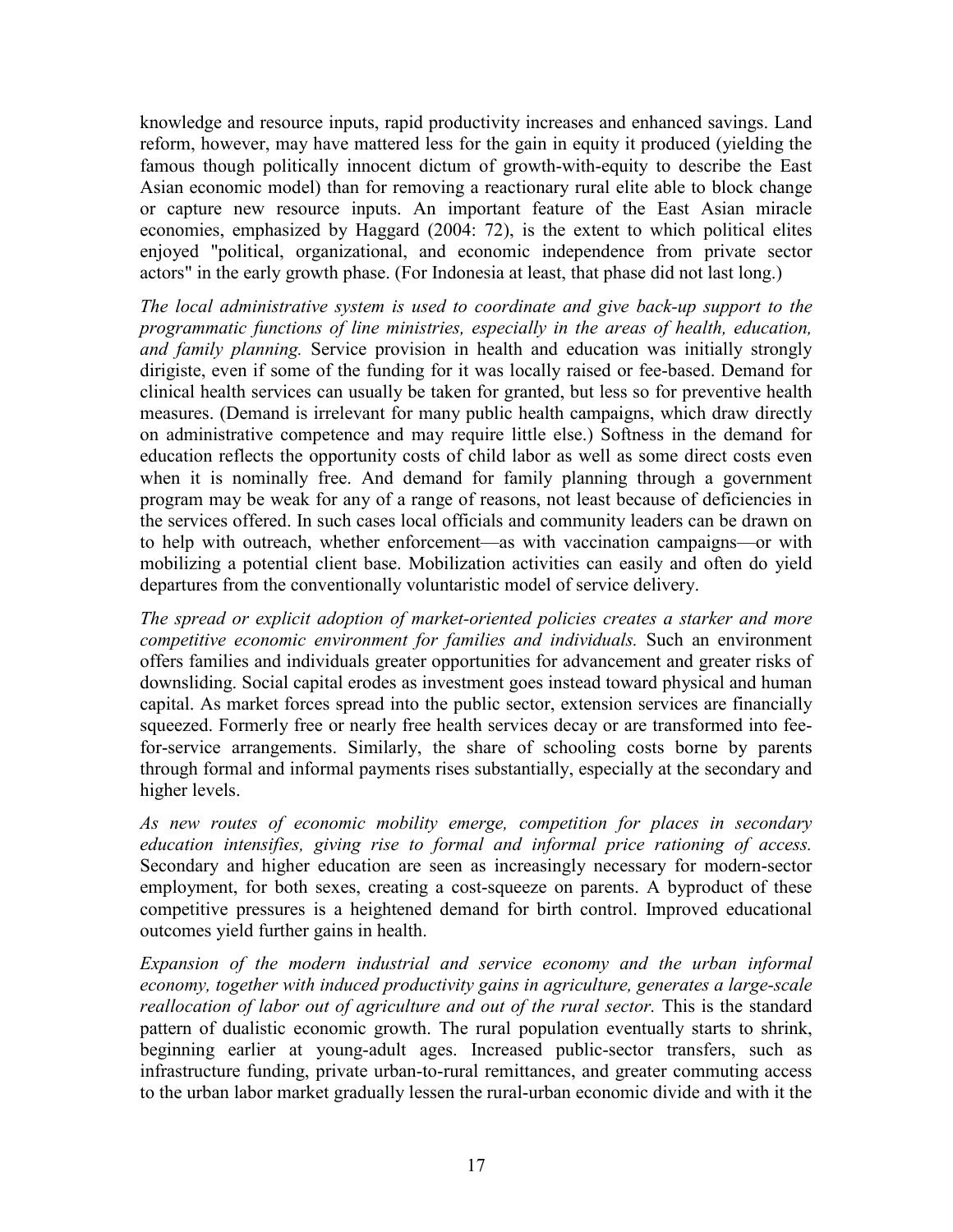rural-urban contrast in demographic patterns. Consumer goods and consumerist values and aspirations become widespread.

*Positive feedbacks from lowered fertility include human capital deepening.* The significance of the Coale-Hoover effect of fertility decline on savings may be questionable (at a minimum, hedged about with side-conditions), but smaller families are more certainly linked to health and educational benefits for children—thus to a deepening of human capital.

#### **QUALIFICATIONS AND RESERVATIONS**

In the discussion above I have not sought formal causal relationships—even if that were feasible on a subject of this nature. Rather, I have looked for commonalities of experience, whether in circumstances or policy design, that seem to characterize this significant episode in global demographic history. Those that I have pointed to cannot be claimed as either individually necessary or collectively sufficient in bringing about demographic transition, but are apparent contributors to it—and, as such, worth close attention in other situations.

 In all seven countries some combination of security, educational opportunity, and mobility possibilities has been present, along with a significant and more-or-less authoritarian government role. Aside from the last element, that of course is not much different from the classical view of the factors behind demographic transition. But the new pattern is distinctive. Moreover, the sequence matters. Administrative order and effectiveness came first, with economic growth and social development emerging out of that setting, essentially by "getting institutions right." Neither the early statism nor the later liberalism seems to be dispensable: the first, if prolonged or excessively predatory, would stifle economic growth; the second, if alone, would yield a more disorderly and urban-centered transition. Government programs, in this interpretation, are part of the story but not its main thread. Administrative effectiveness transfers to programmatic effectiveness—programs that can engineer an early mortality reduction through public health and clinical extension services and that can promote birth control up to and sometimes beyond the demand for it.

 Among the East Asian countries not in the Table 1 group, the most interesting contrasting case is the Philippines. Not quite a success—far from it by many economic criteria—it is also not at all a Burma-scale failure: it was, for instance, an early and impressive achiever in health and education. A study of the political economy of demographic change that compared the Philippines with Indonesia or Thailand would be enlightening. Plausibly, the same entrenched elite interests that slowed Philippine agrarian reform were responsible for the country's missing the manufacturing export opportunities that were seized so decisively by its neighbors. In its meshing of privatesector actors and political elites in this crucial period, the characteristic referred to above, the Philippines stands clearly apart from the Table 1 countries. Desultory economic performance in turn would account for the relatively slow pace of fertility decline (countrywide total fertility was still above  $3.5$  in the late 1990s).<sup>[15](#page-22-0)</sup>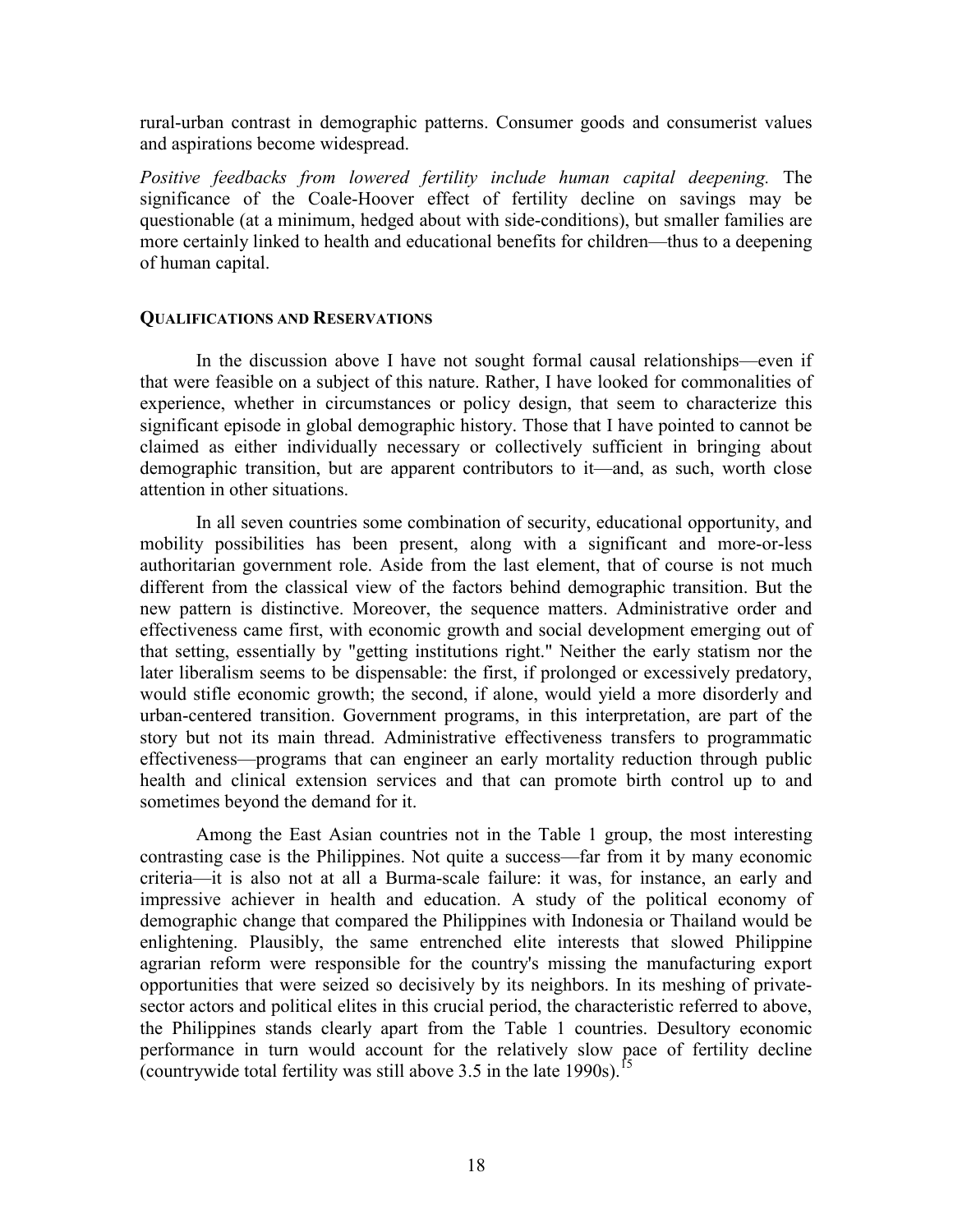For the East Asian Communist states the conventional expectation, by no means assured, is that market Leninism will continue to evolve toward greater political freedom. Part of that trend would be recognition of an enlarged private sphere, with the state relinquishing the residual influence it has retained over demographic behavior, especially over total fertility. Freedom in this domain has some arbitrary features in the modern West (witness the debates over new reproductive technology, and even over marriage), and the evident societal interest in the size and upbringing of the next generation may see new efforts to influence outcomes. In China, although an eventual diminution in population size may not be unwelcome, a desire to limit the pace of decline might argue for retention of some direct public influence over fertility. And issues of sex selection and, more broadly, eugenic choice could further complicate the course of liberal evolution in this arena.

 This raises the delicate matter of whether a lesson of the East Asian transition might be the limited importance of political freedom as a contributor to it. The proposition does not, of course, extend to the explicit coercion that has underlain the population policies of China and Vietnam, but does include the authoritarian approaches seen elsewhere in the region as economic development got underway. Rapid economic growth was attained, initially at least, in highly disciplined settings. Such settings do not ensure policy competence but might amplify it where it exists. Here they appeared to play a role in effective delivery of health, education, and family planning services. Democracy is not even necessarily good for poverty reduction, as evidenced by comparisons with, say, India or the Philippines. (The once-common India-China comparison, in which India is depicted as democratically muddling through but China is condemned for its Maoist disasters, sidesteps the more interesting counterfactual of an India that had an other-East Asian kind of polity from the time of independence.)

 A related point is the absence of support East Asia's experience gives to the Cairo Agenda, notwithstanding that the darker aspects of that experience contributed to the gathering voices that produced the Cairo Plan of Action. East Asia's policies were essentially pre-Cairo: demographics were their raison d'être. Thus they cannot be adduced in support of the efficacy of a focus on reproductive rights: that came later and in one or two cases has yet to arrive. It is striking that the abandonment of demography at Cairo came just at the time when East Asia was beginning to be paraded, whether rightly or not, as a showcase for the power of a demographic dividend.

 I have mentioned, but not made much of, fortuity: the accident of being in the right place, at the right time, and, perhaps also, with the right ancestry. Geography is a newly rediscovered factor in development thought—now drawn on, for example, to explain Africa's predicament.<sup>16</sup> Clearly geopolitical circumstances—the Cold War, most evidently—contributed to East Asia's emergence as a dynamic economic region in the later twentieth century. The end of the Korean War, the suppression of Indonesia's Communist Party, and the North's victory in Vietnam each ushered in comparative political stability. Favorable commodity prices and trade expansion that did not encounter major barriers helped too.

 Ancestry is a trickier matter. What has been inherited is most broadly described as culture. Demographers have not fared well in treating cultural explanation—when they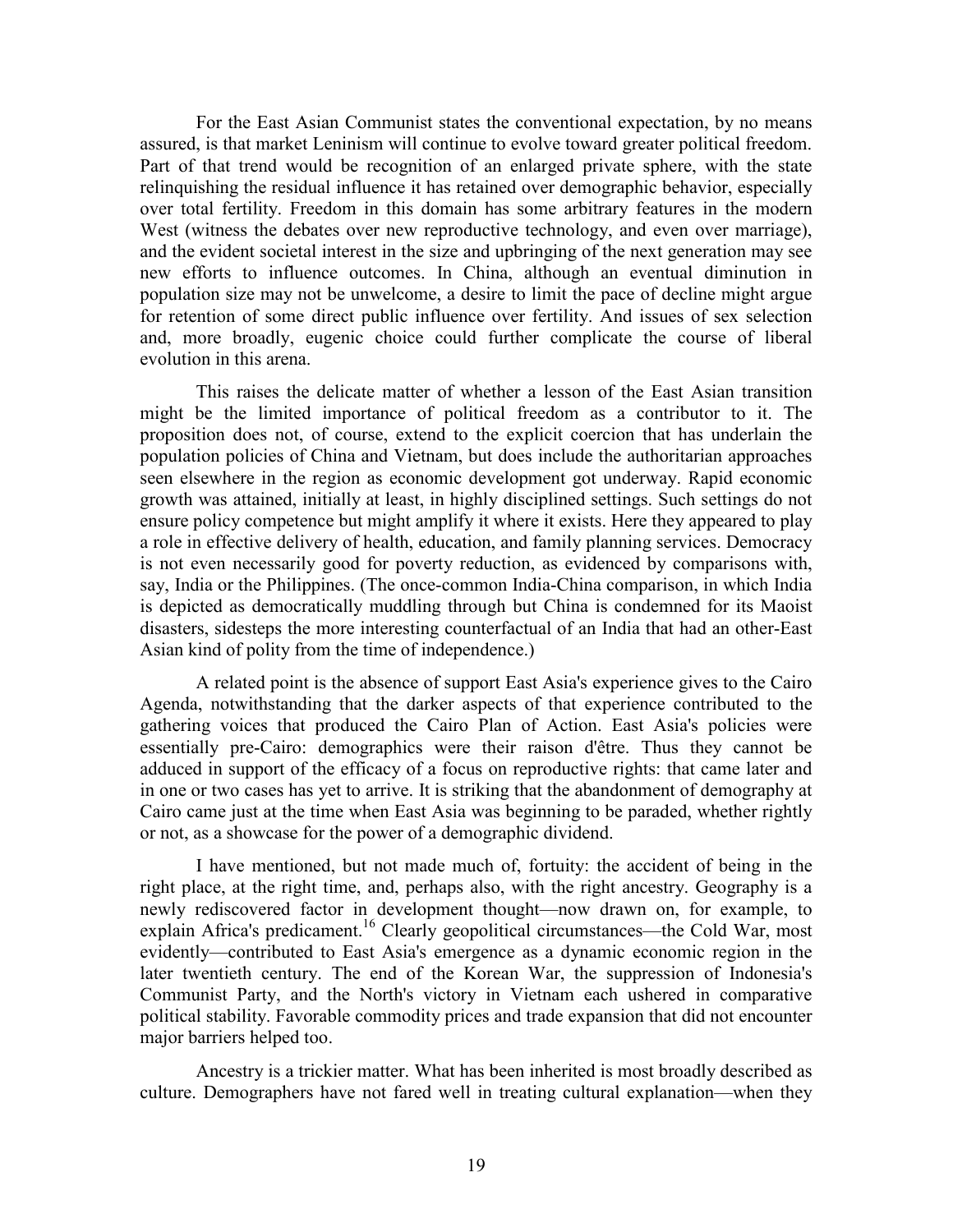<span id="page-21-0"></span>do so, they attract the scorn of anthropologists. In development studies, "Asian values" is a culturalist term in heavy disfavor, a weak apologia for authoritarian rule that was advanced, often, by the rulers themselves. Caldwell (1993: 304) steps on this treacherous ground when he writes of family planning programs as "a manifestation—almost a cultural one—of the Asian arc from India through South-East Asia to China and South Korea." I have preferred to stick to administrative systems and to relations between the state and the individual—patterns that are also in some measure inherited, with some staying power and resilience, but with a comforting amount of tangibility, even if at base they too reflect culture.

#### **CONCLUDING REMARKS**

In retrospect, lost opportunities are easy to identify. The development experience of the East Asian states that found the right policy path earliest could have been mined for lessons to inform the others; cautionary tales of policy failure could similarly be transmitted. But that is not how the world works. Except in rare political circumstances a country cannot free itself from the legacy of past action, along with its ideological premises and the constituencies its action has elicited, to see problems afresh and contemplate radical policy overhaul. International agencies, providers of distilled policy experience, have analogous path-dependent constraints. So China's policy calamities and Indonesia's political impasse delayed serious development in those countries by a couple of decades, quite aside from the human suffering they brought. Further afield, Nehru's soft state and dirigiste policies yielded for several decades the notorious "Hindu rate of growth." These were not only lost years for energizing those economies but periods during which demographic expansion proceeded apace, environmental problems mounted, and the virtuous circles that accompany demographic transition remained unrealized.

 There is some weariness in our profession with debates about demographic transition. They are seen as 1980s stuff, irrelevant for practical purposes now that fertility declines are underway almost everywhere. In terms of policy, the debates were supposedly settled by the Cairo consensus. But the East Asian experience still has much to offer other regions, beyond those elements of its family planning programs that found so much disfavor at Cairo. It has relevance especially for sub-Saharan Africa, where recent writing on the region's development problems is couched almost wholly in terms of development targets for 2015 and, perhaps in consequence, displays a striking absence of a discernible demographic dimension. Targets imply programs and programmatic thinking. While those have their place, I have argued that the more significant lessons of East Asia have to do with the effectiveness of public administration and the local opportunity structures that it fosters. Getting those local institutions right not only directly promotes demographic transition but has an important if ordinarily less-thanmiraculous economic payoff as well.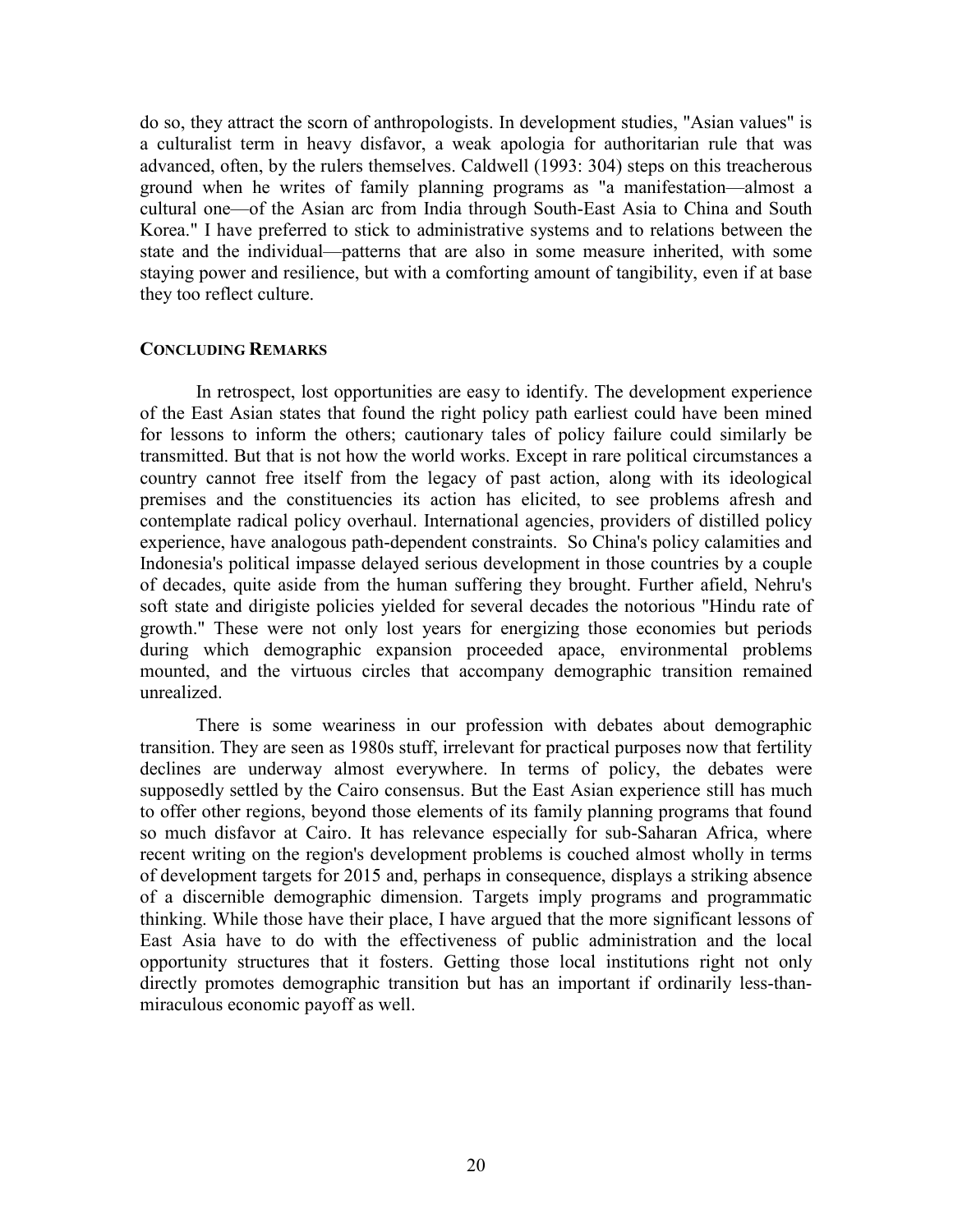#### <span id="page-22-0"></span>**NOTES**

<sup>1</sup> Miracles are time-limited. For Thailand and Indonesia, the period of rapid economic growth came to a sudden halt in the aftermath of the 1997 regional financial crisis, which affected those economies with particular severity. The recovery was slow, especially in the case of Indonesia. Note that while Maddison's (2003) income series (in "Geary-Khamis dollars"), drawn on in Table 1, are widely used in comparative analysis, they sometimes differ appreciably from the World Bank's purchasing-power-parity estimates. As a regional example, Maddison has Indonesia overtaking the Philippines in per capita GDP in the 1980s, falling back after 1997, but still ahead in 2000. World Bank estimates, in contrast, do not show the crossover and put Philippine income about 50 percent above Indonesia's in 2000 (*World Development Indicators*, various years).

<sup>2</sup> Developmentalism, originally an interpretation of Japan's post-1945 experience with industrial policy, is now a term applied to countries as dissimilar as Brazil and Finland (Woo-Cumings 1999). The Washington consensus refers to the neoliberal economic policy "package" (trade liberalization, deregulation and privatization, fiscal policy discipline, flatter taxes, and the like), supposedly pushed on developing countries by the IMF and some other international agencies. The term has now often blurred into an antiglobalization cliché.

<sup>3</sup> For statements of (and reservations about) this argument, see, among other recent contributions, Mason et al. (1999).

<sup>4</sup> Part of the account referring to Indonesia and Thailand draws on material presented in McNicoll (1997).

 $5$  The Taichung experiment demonstrated a substantial uptake of birth control methods proffered by fieldworkers in an urban setting with existing demand (and appreciable past use), and the power of social networks to spread information about those methods more widely.

<sup>6</sup> For an illuminating early-1990s case study of such negotiations, illustrating the increasing strength of "weapons of the weak" in circumventing birth planning dictates and the ambivalent role of village-level cadres, see Zhang (1999).

<sup>7</sup> The total fertility rate trajectories are shown in the chart below (data sources: China: Banister [1987: 230]; Feeney and Yuan [1994: 387]; US Census Bureau's International Data Base. Taiwan: Department of Health statistics cited by Selya [2004: 133-134]):



<sup>8</sup> Productivity gains have contributed to the growth outcome along with capital accumulation, but the evidence from sources-of-growth decompositions suggests that the latter has dominated. The balance between the two remains a point of controversy: total factor productivity is played up by Bauer (2001),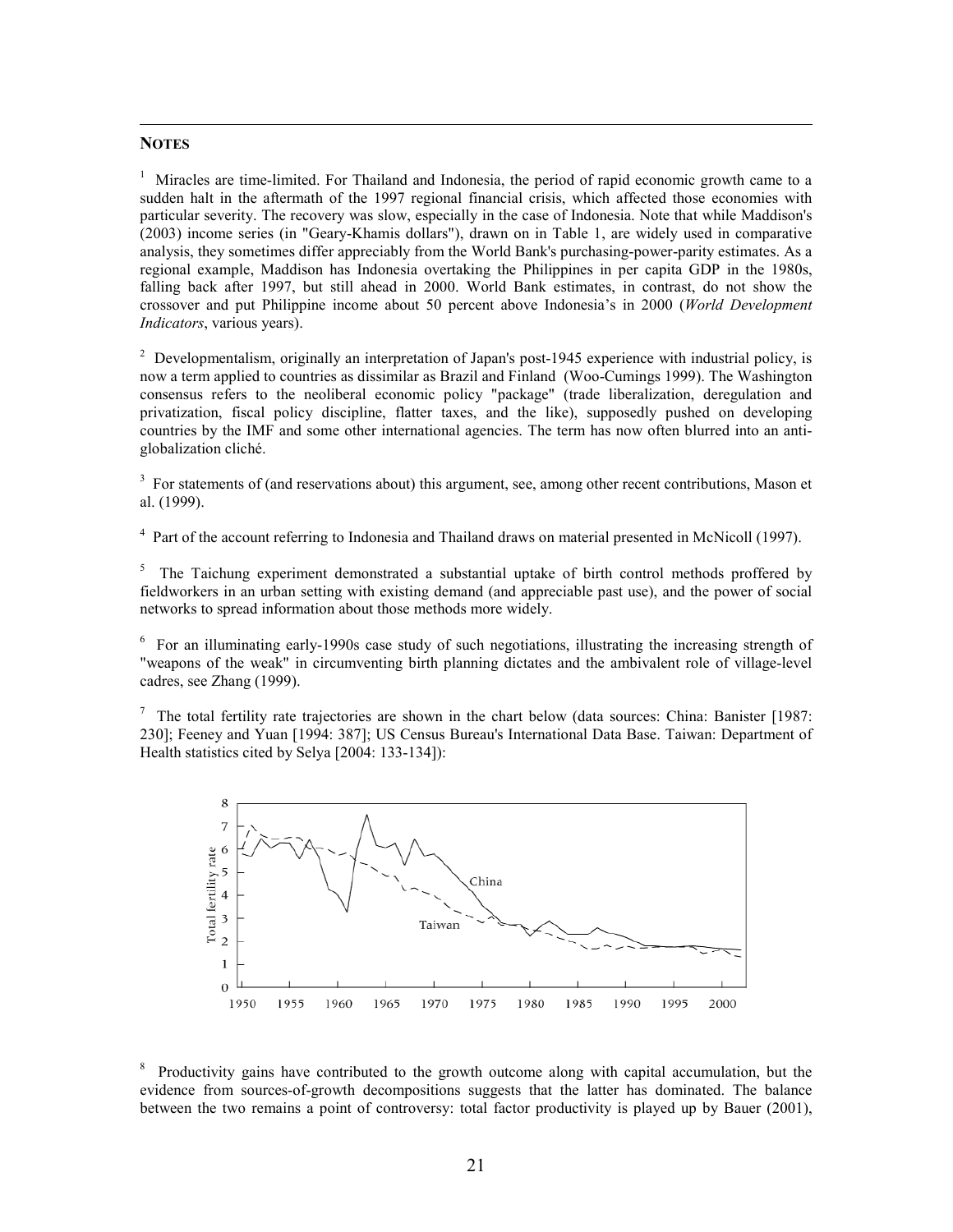downplayed by Bhagwati (2000). The real miracle in East Asia, says Bhagwati (2000: 30), is "the phenomenal rise in private investment rates on a sustained basis."

<sup>9</sup> See, for instance, the writings of John Billings, Arsène Dumont, Frank Fetter, E. A. Ross, and F. W. Taussig—all of them in the late nineteenth and early twentieth centuries—or, more recently, J. A. Banks and Judith Blake. (Excerpts from many of the relevant items have been reproduced in the Archives section of *Population and Development Review*.)

 $10$  A forceful depiction of incipient development continually being snuffed out by predatory authority, drawing on diverse historical instances, is given by E. L. Jones (1988). For China itself, in the decade or so following the Cultural Revolution, what was initially a policy-driven fertility transition plausibly became a regime of entrenched low fertility governed largely by the mobility-fertility link. (The forcefulness of the one-child policy in its early years, however, suggests that the government believed that fertility was then below its "wanted" level.)

 $11$  Enrollment data, mostly compiled by UNESCO, suffer major accuracy and comparability problems, so the figures in Table 2 should be taken as rough indicators only.

<sup>12</sup> At the onset of their fertility transitions, Brazil was over 50 percent urban, Colombia nearing 60 percent, and Mexico around 65 percent. The equivalent urban fractions for the Table 1 East Asian countries were in the range 15-30 percent. (United Nations 2005; Selya 2004: 83.)

 $13$  East Asia has its prominent failures too: Burma, which has shown decades of economic stagnation under both the soft-state rule of the "Burmese way to socialism" and the current military dictatorship; the distant laggards of Laos and Cambodia; and North Korea, a far outlier on almost any dimension of political economy. Such experience need not preclude fertility decline: according to the Population Division's time series (United Nations 2005), Burma's fertility roughly halved over 1970-2000; North Korea's, never high, was about 2.0 by 2000. The case of the Philippines, a more instructive comparison than these, is discussed briefly below.

<sup>14</sup> A competing source of security is sometimes to be found in kin- or patronage-based groupings. Typically with a fluid fringe-membership, these lack the formal accountability of corporate communities and local public administration but may act to subvert territorial social organization. (On the problem of kinship undermining territoriality—one that confronts many African states especially—see Hyden 1990.)

<sup>15</sup> The Catholic Church's stance against birth control practice and programs, often invoked to explain the sluggish Philippine fertility transition, would arguably have been powerless in the face of rapid economic growth.

<sup>16</sup> The Commission for Africa, in its report for the G-8 meeting in July 2005, boils down the drivers of development to "governance and geography" (Commission for Africa 2005: 215).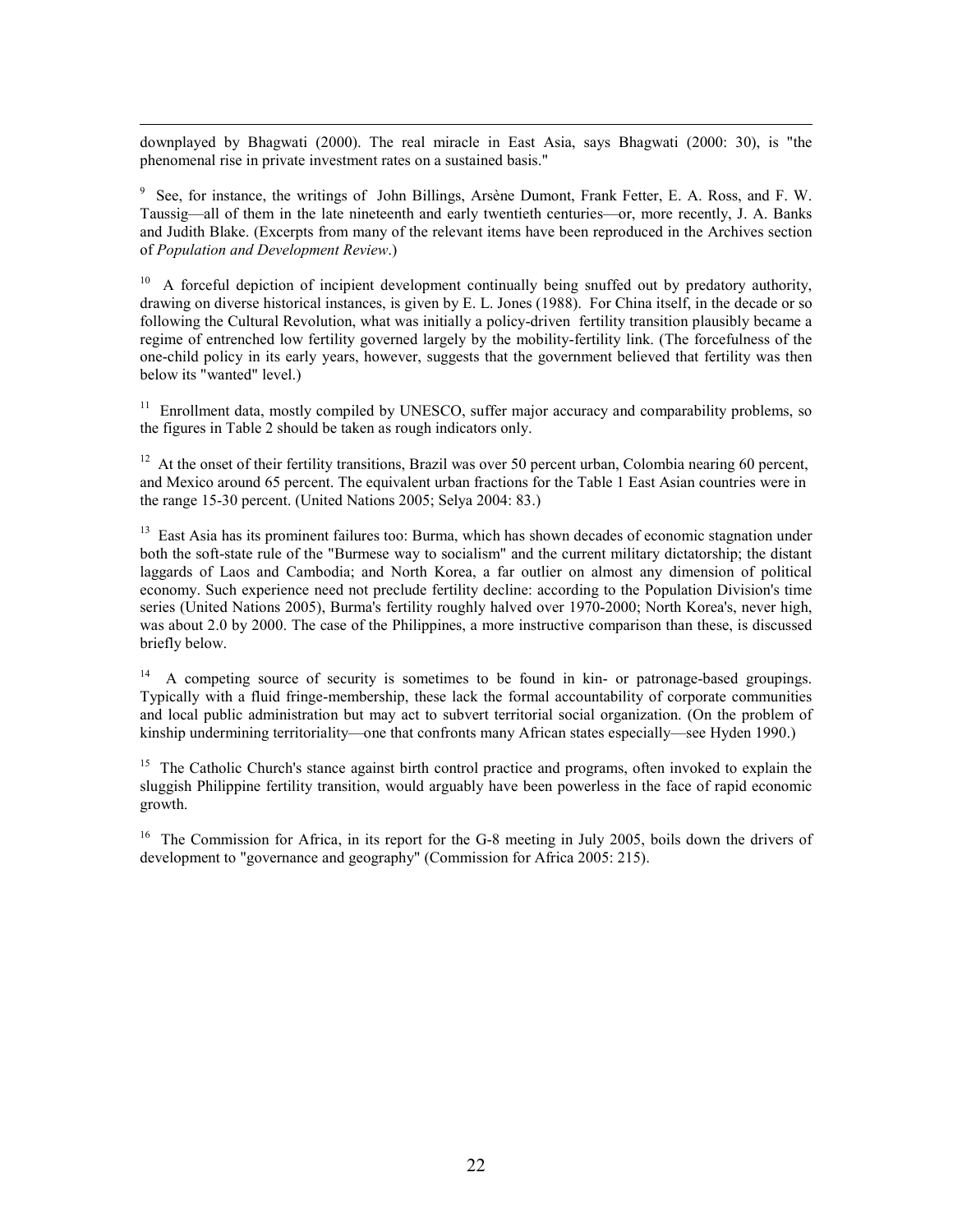#### **REFERENCES**

- Achmad, Januar. 1999. *Hollow Development: The Politics of Health in Soeharto's Indonesia*. Demography Program, Australian National University.
- Bauer, John. 2001. "Economic growth and policy in East Asia," in Andrew Mason (ed.) *Population Change and Economic Development in East Asia: Challenges Met, Opportunities Seized*. Stanford: Stanford University Press.
- Bhagwati, Jagdish. 2000. *The Wind of the Hundred Days: How Washington Mismanaged Globalization*. Cambridge, MA: MIT Press.
- Blumenthal, David and William Hsiao. 2005. "Privatization and its discontents—the evolving Chinese health care system," *New England Journal of Medicine* 353: 1165-1170.
- Burmeister, Larry, Gustav Ranis, and Michael Young. 2001. "Group behavior and development: a comparison of farmers' organizations in South Korea and Taiwan." Economic Growth Center, Yale University, Discussion Paper 828.
- Cain, Mead. 1981. "Risk and insurance: perspectives on fertility and agrarian change in India and Bangladesh," *Population and Development Review* 7: 435-474.
- Caldwell, John C. 1993. "The Asian fertility revolution: its implications for transition theories," in Leete and Alam (1993).
- Chai-Anan Samudavanija and Sukhumbhand Paribatra. 1993. "Thailand: liberalization without democracy," in James W. Morley (ed.) *Driven by Growth: Political Change in the Asia-Pacific Region*. Armonk, NY: Sharpe.
- Commission for Africa. 2005. *Our Common Interest: Report of the Commission for Africa*. [London].
- Emmerson, Donald K. 1978. "The bureaucracy in political context: weakness in strength," in Karl D. Jackson and Lucien W. Pye (eds.) *Political Power and Communication in Indonesia*. Berkeley: University of California Press.
- Feeney, Griffith and Yuan Jianhua. 1994. "Below replacement fertility in China? A close look at recent evidence," *Population Studies* 48: 381-394.
- Freedman Ronald and John Y. Takeshita. 1969. *Family Planning in Taiwan: An Experiment in Social Change*. Princeton: Princeton University Press.
- Goodkind, Daniel M. 1995. "Vietnam's one-or-two-child policy in action," *Population and Development Review* 21: 85-111.
- Greenhalgh, Susan. 1988. "Fertility as mobility: Sinic transitions," *Population and Development Review* 14: 629-674.
- Greenhalgh, Susan. 1990. "Land reform and family entrepreneurship in East Asia," in Geoffrey McNicoll and Mead Cain (eds.) *Rural Development and Population: Institutions and*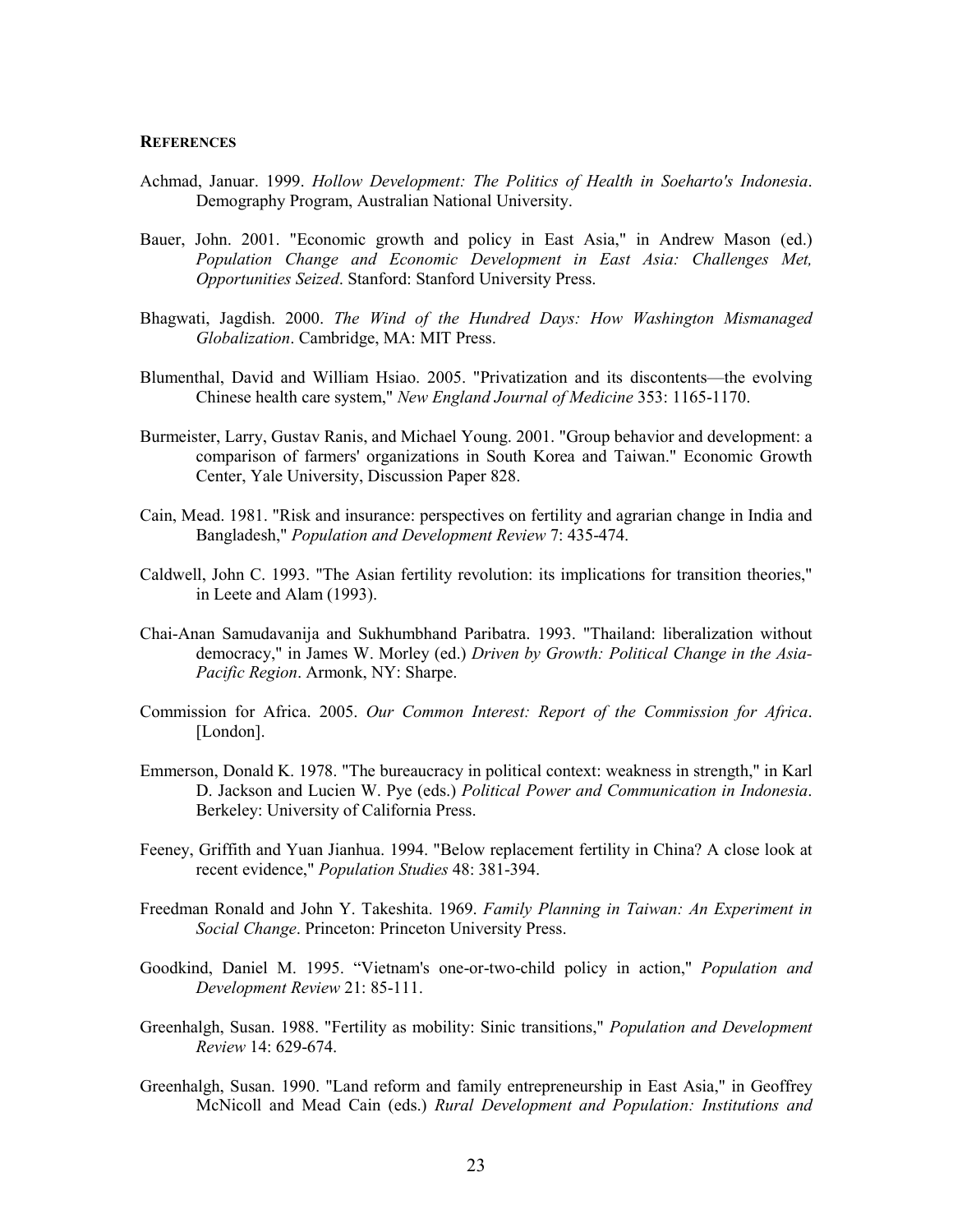*Policy*. Supplement to *Population and Development Review*, vol. 15. New York: Oxford University Press.

- Gu Xing-Yuan and Tang Sheng-Lan. 1995. "Reform of the Chinese health care financing system," in Peter Berman (ed.) *Health Sector Reform in Developing Countries: Making Health Development Sustainable*. Boston: Harvard School of Public Health.
- Haggard, Stephan. 2004. "Institutions and growth in East Asia," *Studies in Comparative International Development* 38 (4): 53-83.
- Hansen, Gary E. 1973. *The Politics and Administration of Rural Development in Indonesia: The Case of Agriculture*. Berkeley: Center for South and Southeast Asia Studies, University of California. (Research Monograph No. 9.)
- Hirsch, Philip. 1990. *Development Dilemmas in Rural Thailand*. Singapore: Oxford University Press.
- Hull, Terence J. and Valerie J. Hull. 1997. "Politics, culture, and fertility transitions in Indonesia," in Gavin W. Jones et al. (eds.), *The Continuing Demographic Transition*. Oxford: Clarendon Press.
- Hyden, Goran. 1990. "Local governance and economic-demographic transition in rural Africa," in G. McNicoll and M. Cain (eds.) *Rural Development and Population: Institutions and Policy*. New York: Oxford University Press.
- Jamison, Dean T., et al. 1984. *China: The Health Sector*. Washington, D.C.: World Bank.
- Jones, E.L. 1988. *Growth Recurring: Economic Change in World History*. New York: Oxford University Press.
- Jones, Gavin W. 1990. "Fertility transitions among Malay populations of Southeast Asia: puzzles of interpretation," *Population and Development Review* 16 (3): 507-537.
- Kerkvliet, Benedict J. Tria and Mark Selden. 1998. "Agrarian transformations in China and Vietnam," *China Journal* 40 (Special Issue): 37-58.
- Knodel, John and Gavin W. Jones. 1996. "Post-Cairo population policy: does promoting girls' schooling miss the mark?" *Population and Development Review* 22: 683-702.
- Koo, Anthony Y. C. 1968. *The Role of Land Reform in Economic Development—A Case Study of Taiwan*. New York: Praeger.
- Lal, Deepak and H. Myint. 1996. *The Political Economy of Poverty, Equity, and Growth: A Comparative Study*. Oxford: Clarendon Press.
- Lardy, Nicholas. 1985. "State intervention and peasant opportunities," in William L. Parish (ed.) *Chinese Rural Development: The Great Transformation*. Armonk, NY: Sharpe.
- Leete, Richard and Iqbal Alam (eds.) 1993. *The Revolution in Asian Fertility: Dimensions, Causes, and Implications*. Oxford: Clarendon Press.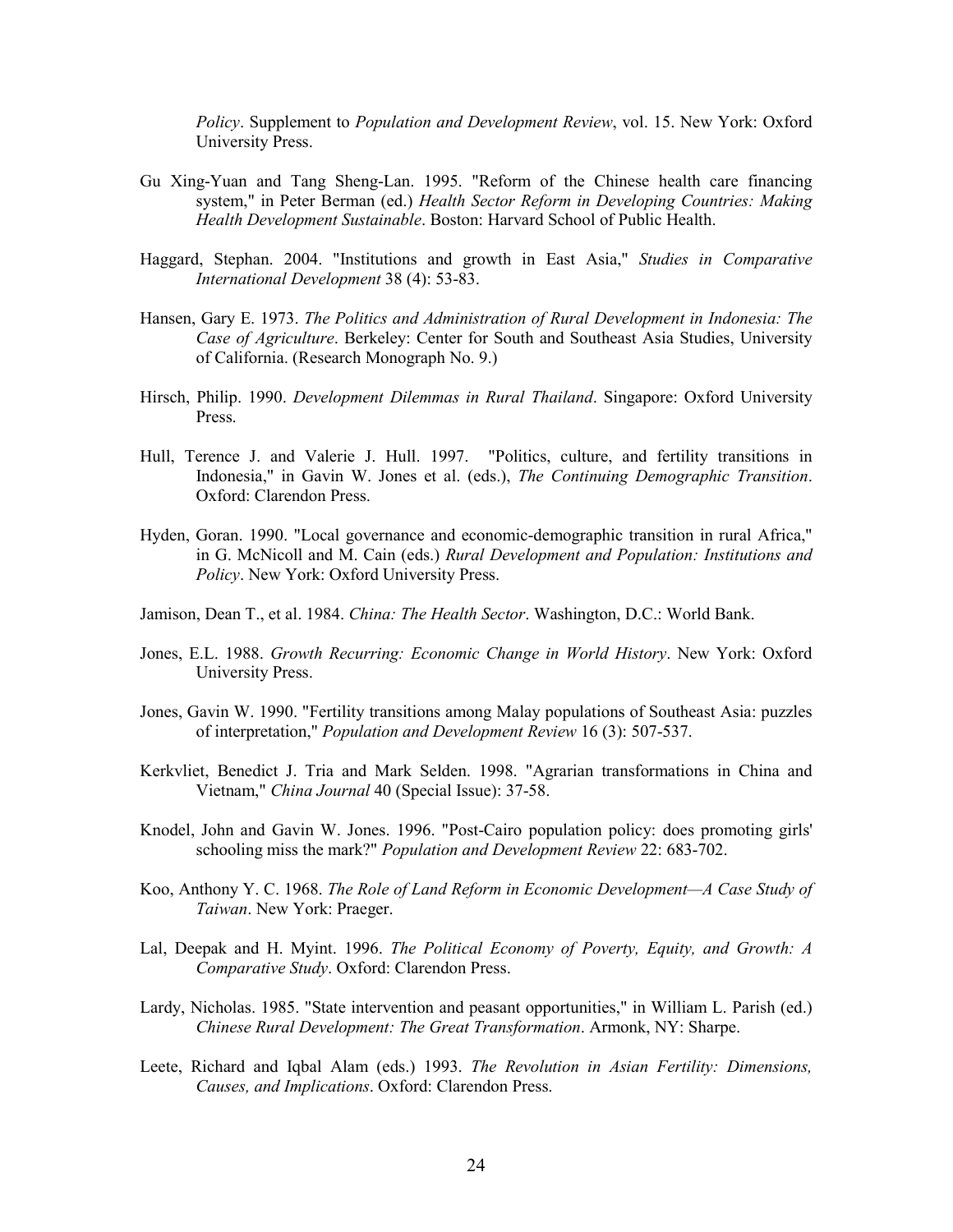- Liang, Xiaoyan. 2001. "China: challenges of secondary education." Working Paper, Human Development Network, World Bank. (Secondary Education Series)
- Maddison, Angus. 2003. *The World Economy: Historical Statistics*. Paris: Organisation for Economic Co-operation and Development.
- Mason, Andrew, Thomas Merrick, and R. Paul Shaw (eds.). 1999. *Population Economics, Demographic Transition, and Development: Research and Policy Implications*. Washington, D.C.: World Bank.
- Mason, Edward S. et al. 1980. *The Economic and Social Modernization of the Republic of Korea*. Council on East Asian Studies, Harvard University.
- McNicoll, Geoffrey. 1997. "The governance of fertility transition: reflections on the Asian experience," in Gavin W. Jones et al. (eds.) *The Continuing Demographic Transition* Oxford: Clarendon Press.
- McNicoll, Geoffrey and Masri Singarimbun.1983. *Fertility Decline in Indonesia: Analysis and Interpretation*. Washington, DC: National Academy Press.
- Ness, Gayl D. 1967. *Bureaucracy and Rural Development in Malaysia*. Berkeley: University of California Press.
- Nguyen, Nga Nguyet. 2002. "[Vietnam:] Trends in the education sector from 1993-98," World Bank Policy Research Working Paper No. 2891.
- Oshima, Harry T. 1993. *Strategic Processes in Monsoon Asia's Economic Development.* Baltimore, MD: Johns Hopkins University Press.
- Parish, William L. 1985. *Chinese Rural Development: The Great Transformation*. Armonk, NY: Sharpe.
- Ravallion, Martin and Dominique van de Walle. 2001. "Breaking up the collective farm: welfare outcomes of Vietnam's massive land privatization." Development Research Group, World Bank. (Policy Research Working Paper 2750.)
- Rodrik, Dani (ed.) 2003. *In Search of Prosperity: Analytic Narratives on Economic Growth*. Princeton: Princeton University Press.
- Rudner, Martin. 1983. "Changing planning perspectives of agricultural development in Malaysia," *Modern Asian Studies* 17: 413-435.
- Selya, Roger Mark. 2004. *Development and Demographic Change in Taiwan*. Singapore: World Scientific.
- Thøgersen, Stig. 1987. "China's senior middle schools in a social perspective: a survey of Yantai district, Shandong province," *China Quarterly* 109: 72-100.
- Turner, John E., Vicki L. Hesli, Dong Suh Bark, and Hoon Yu. 1993. *Villages Astir: Community Development, Tradition, and Change in Korea*. Westport, CT: Praeger.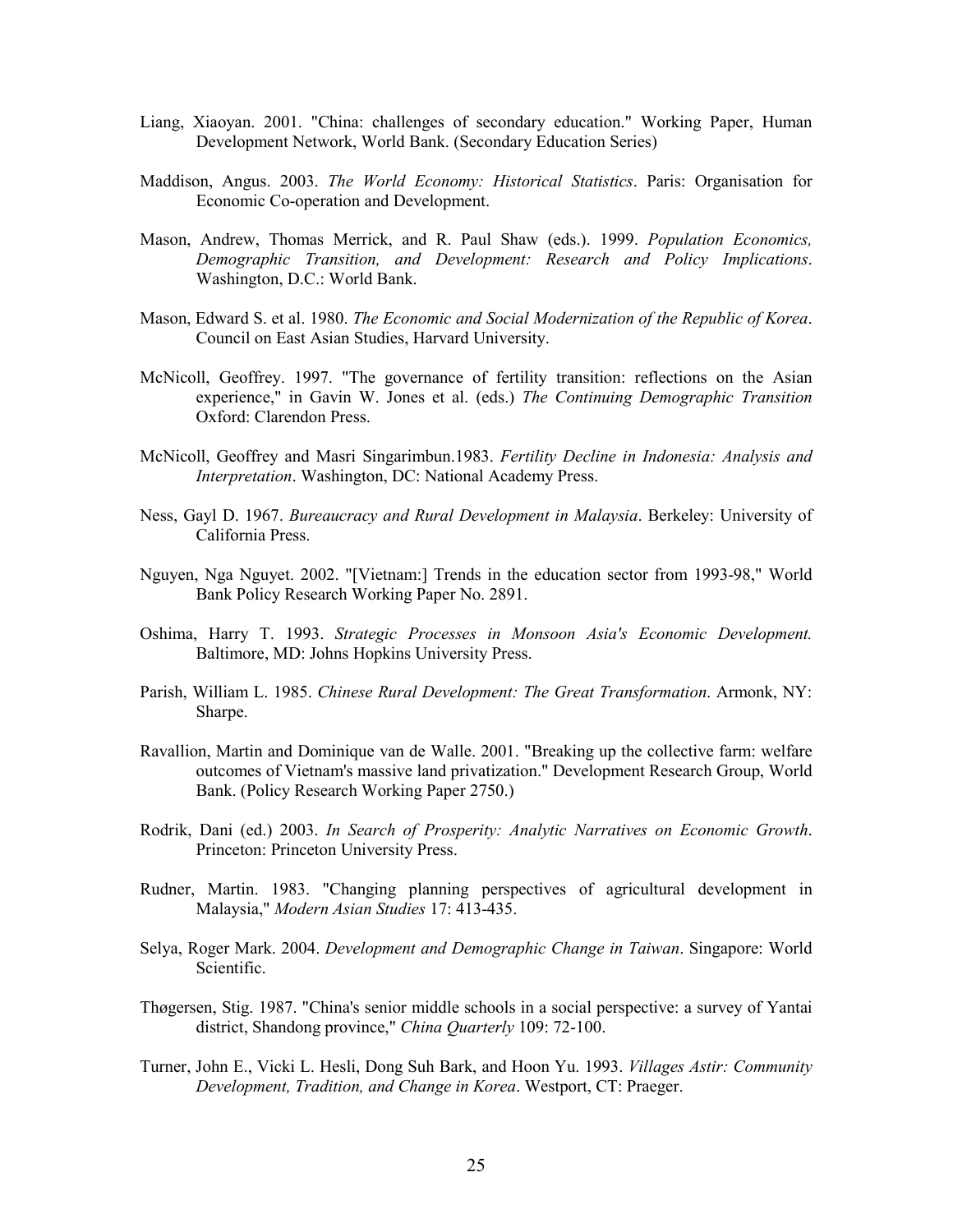- Turton, Andrew. 1989. "Thailand: agrarian bases of state power," in Gillian Hart et al. (eds.) *Agrarian Transformations: Local Processes and the State in Southeast Asia*. Berkeley: University of California Press.
- United Nations. 2005. World Population Prospects: The 2004 Revision—Population Database. http://esa.un.org/unpp.
- Uphoff, Norman T. and Milton J. Esman. 1974. *Local Organization for Rural Development: Analysis of Asian Experience*. Ithaca: Rural Development Committee, Center for International Studies, Cornell University.
- Warwick, Donald P. 1986. "The Indonesian family planning program: government influence and client choice," *Population and Development Review* 12: 453-490.
- Wescott, Clay G. 2003. "Hierarchies, networks, and local government in Viet Nam," *International Public Management Review* 4, no. 2: 20-40.
- Woo-Cumings, Meredith (ed.). 1999. *The Developmental State*. Ithaca: Cornell University Press.
- World Bank. 1993. *The East Asian Miracle: Economic Growth and Public Policy*. New York: Oxford University Press for the World Bank.
- Zhang Weiguo. 1999. "Implementation of state family planning programmes in a northern Chinese village," *China Quarterly* 157: 202-230.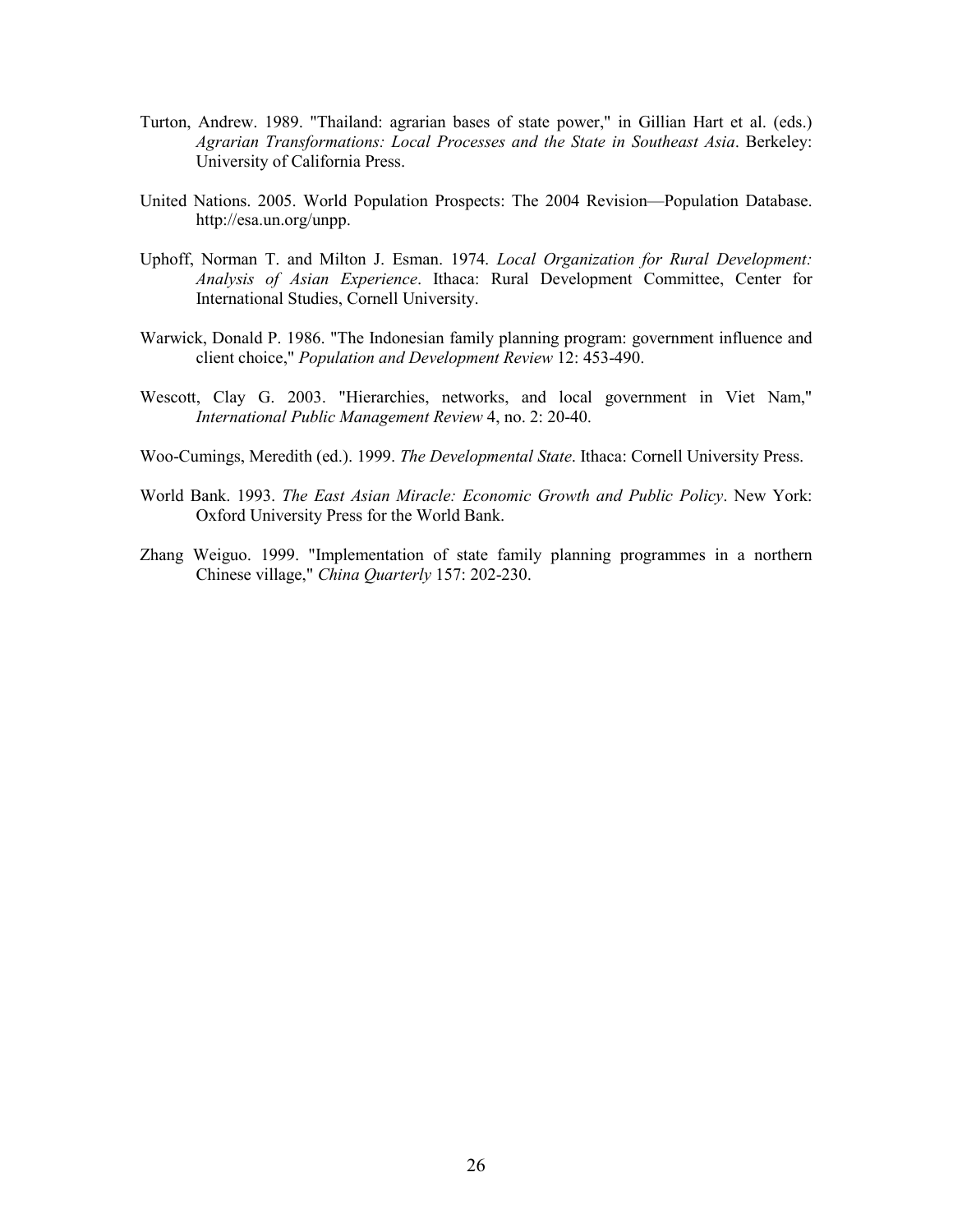### **POLICY RESEARCH DIVISION WORKING PAPERS**

If still in print, single copies of up to three working papers from 1989 through 2003 are available free of charge.

Beginning with the 2004 issues, working papers are no longer available in print format. Instead they are distributed electronically. As each new paper is completed subscribers are notified by e-mail and a link to the paper is provided.

To subscribe to the Policy Research Division working paper e-mail notification list, or to obtain back issues from 1989 to 2003, please send your request to [prdwp@popcouncil.org.](mailto:prdwp@popcouncil.org)

PDFs of recent issues are available at www.popcouncil.org/publications/wp/prd/rdwplist.html

#### **2006**

- 210 Geoffrey McNicoll, "Policy lessons of the East Asian demographic transition."
- 209 Cynthia B. Lloyd, Cem Mete, and Monica J. Grant, "The implications of changing educational and family circumstances for children's grade progression in rural Pakistan: 1997–2004."

## **2005**

- 208 James F. Phillips, Ayaga A. Bawah, and Fred N. Binka, "Accelerating reproductive and child health program development: The Navrongo Initiative in Ghana."
- 207 John Bongaarts and Griffith Feeney, "The quantum and tempo of life-cycle events."
- 206 Barbara S. Mensch, Monica J. Grant, and Ann K. Blanc, "The changing context of sexual initiation in sub-Saharan Africa."
- 205 Geoffrey McNicoll, "Population and sustainability."
- 204 John Bongaarts, "The causes of stalling fertility transitions."
- 203 Ayaga A. Bawah and Fred N. Binka, "How many years of life could be saved if malaria were eliminated from a hyperendemic area of northern Ghana?"
- 202 Barbara S. Mensch, Susheela Singh, and John B. Casterline, "Trends in the timing of first marriage among men and women in the developing world."
- 201 Zachary Zimmer, "Active life expectancy and functional limitations among older Cambodians: Results from a 2004 survey."
- 200 Brian Wells Pence, Philomena Nyarko, James F. Phillips, and Cornelius Debpuur, "The effect of community nurses and health volunteers on child mortality: The Navrongo Community Health and Family Planning Project."
- 199 Zachary Zimmer, Linda G. Martin, Mary Beth Ofstedal, and Yi-Li Chuang, "Education of adult children and mortality of their elderly parents in Taiwan."